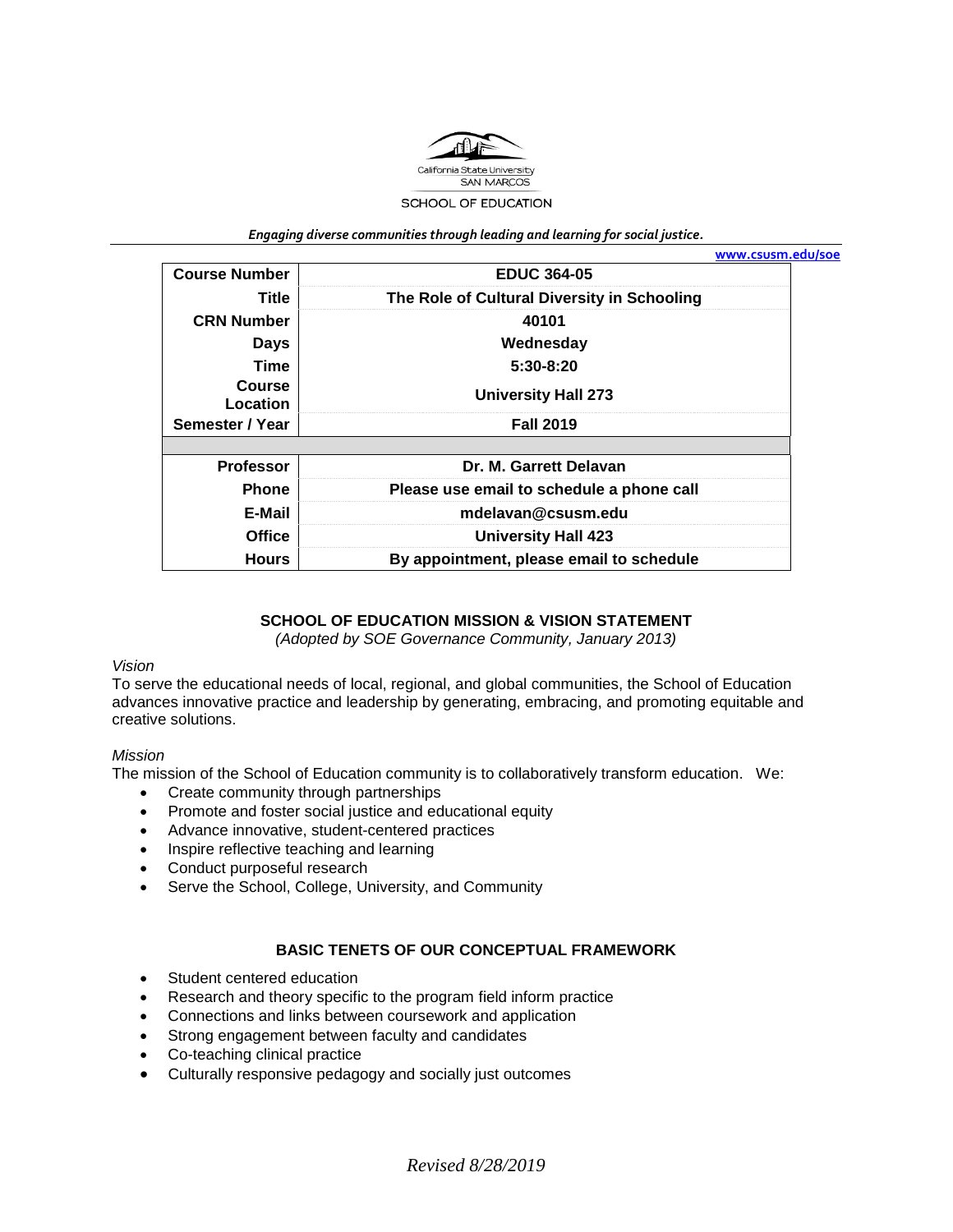| Tuberculin TB Risk Assessment and Certificate of Clearance Contract 6 |  |
|-----------------------------------------------------------------------|--|
|                                                                       |  |
|                                                                       |  |
|                                                                       |  |
|                                                                       |  |
|                                                                       |  |
|                                                                       |  |
|                                                                       |  |
|                                                                       |  |
|                                                                       |  |
|                                                                       |  |
| COURSE REQUIREMENTS AND GRADED COURSE COMPONENTS  16                  |  |
|                                                                       |  |
|                                                                       |  |
|                                                                       |  |
|                                                                       |  |
|                                                                       |  |
|                                                                       |  |
|                                                                       |  |
|                                                                       |  |
|                                                                       |  |
|                                                                       |  |
|                                                                       |  |
|                                                                       |  |
|                                                                       |  |
|                                                                       |  |
|                                                                       |  |
|                                                                       |  |
|                                                                       |  |
|                                                                       |  |

# **COURSE DESCRIPTION**

<span id="page-1-0"></span>*Required of all credential candidates.* This course explores cultural and linguistic diversity as critical variables in achieving educational equity for all students. Major units include intensive theoretical and practical articulation of culture and cultural pluralism; educational issues of race, class, gender, language, ethnicity, sexual orientation and exceptionality; social, structural, programmatic and curricular issues; and effective teaching for diverse populations.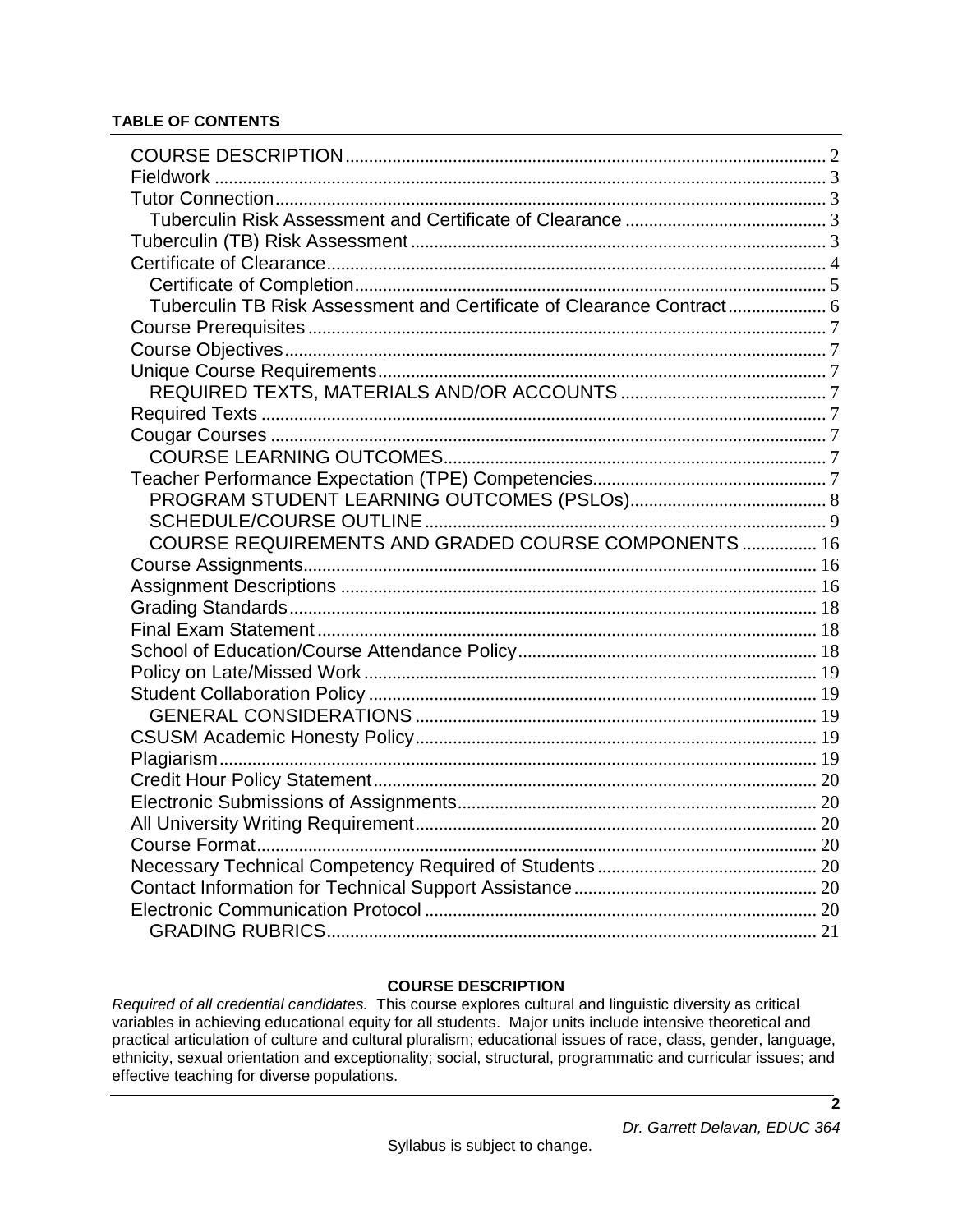This course also requires:

## <span id="page-2-0"></span>**Fieldwork**

In addition to in-class work, assigned readings and projects, students will participate in fifteen (15) hours of supervised fieldwork assignments in a variety of public school settings. Fieldwork details are found on the Cougar Course site. Documentation of these hours is required to receive a grade in EDUC 364. Cal State San Marcos students are expected to adhere to professional standards in their dress and behavior in the field. Required clearances (Certificate of Clearance/Live Scan, Tuberculin (TB) Risk Assessment) are the responsibility of the student. A letter of recommendation (usually from the classroom teacher where most of the fieldwork is done) is a requirement for admission to the Cal State San Marcos Teacher Credentialing Programs. Students may NOT engage in fieldwork hours until Live Scan and Tuberculin (TB) Risk Assessments are cleared. You will need to provide your instructor with verification of Live Scan clearance. Be prepared to show evidence of Live Scan and TB clearances at school sites.

## <span id="page-2-1"></span>**Tutor Connection**

If this course requires Tutor Connection, it is a unique hands-on experience tutoring a foster youth or a youth experiencing homelessness for 20 hours throughout this semester. In class, you will learn about the needs of this very vulnerable population, and then have the opportunity to work one-on-one with a youth and use the tools you learned to provide academic support. You will tutor 2-3 hours a week throughout the semester. Tutoring takes place at the youth's home, group home or school setting. After passing the background check that Health and Human Services will conduct, you will receive your placement. You will make contact with the caregiver immediately and set up a schedule with them. The schedule must be consistent to meet the needs of the youth and their foster families. You will be required to travel to the site once you have set up the schedule with the family.

Michelle Bailow, Tutor Connection Program Supervisor, will assign your placement and set up your background checks. She will also be your support throughout this semester. You will contact her directly with any issues or concerns pertaining to the tutoring experience. Her cell phone number is 858-337- 1616. Please know you will not be without support.

Sections of the course that involve Tutor Connection will receive their Certificate of Clearance through a separate process, so the next section's requirements will not apply in the same way. Your instructor and Michelle Bailow will provide the process you need to follow to be eligible to start the tutoring component.

# **Tuberculin Risk Assessment and Certificate of Clearance**

<span id="page-2-2"></span>Due to school site regulations and state and federal laws associated with protecting the safety of children, CSUSM students may NOT engage in field experience hours until a **Certificate of Clearance/Live Scan** and a **Tuberculin (TB) Risk Assessment** (form provided on p. 2) are cleared. You will need to provide your instructor with verification of Live Scan clearance. To protect your health information privacy, students enrolled in prerequisite courses, do not need to submit the TB Risk Assessment to the instructor; however, the school at which you complete the early field experience may ask for it, along with the letter of introduction from your instructor, and the Certificate of Clearance. **Be prepared to show evidence of these documents to the school site.** You will be required to sign and submit to your instructor a **Confirmation of TB Risk Assessment Contract** (contract provided on p. 5).

## <span id="page-2-3"></span>**Tuberculin (TB) Risk Assessment**

*The TB Risk Assessment is achieved through submitting to a TB Risk Assessment visit with your medical provider. Additional information regarding tuberculosis risk assessment can be found [here.](https://ctca2015.iescentral.com/filelibrary/TBCB-CA-School-Staff-Volunteer-TB-Risk-Assessment.pdf)* TB risk assessment is valid according to the findings of your risk assessment and must remain valid throughout all early Field Experiences and Clinical Practice (student teaching). The clearance may be obtained at a private health care provider's office, the County Health Department or the CSU San Marcos Student Health and Counseling Center. Current CSUSM students can obtain an appointment at the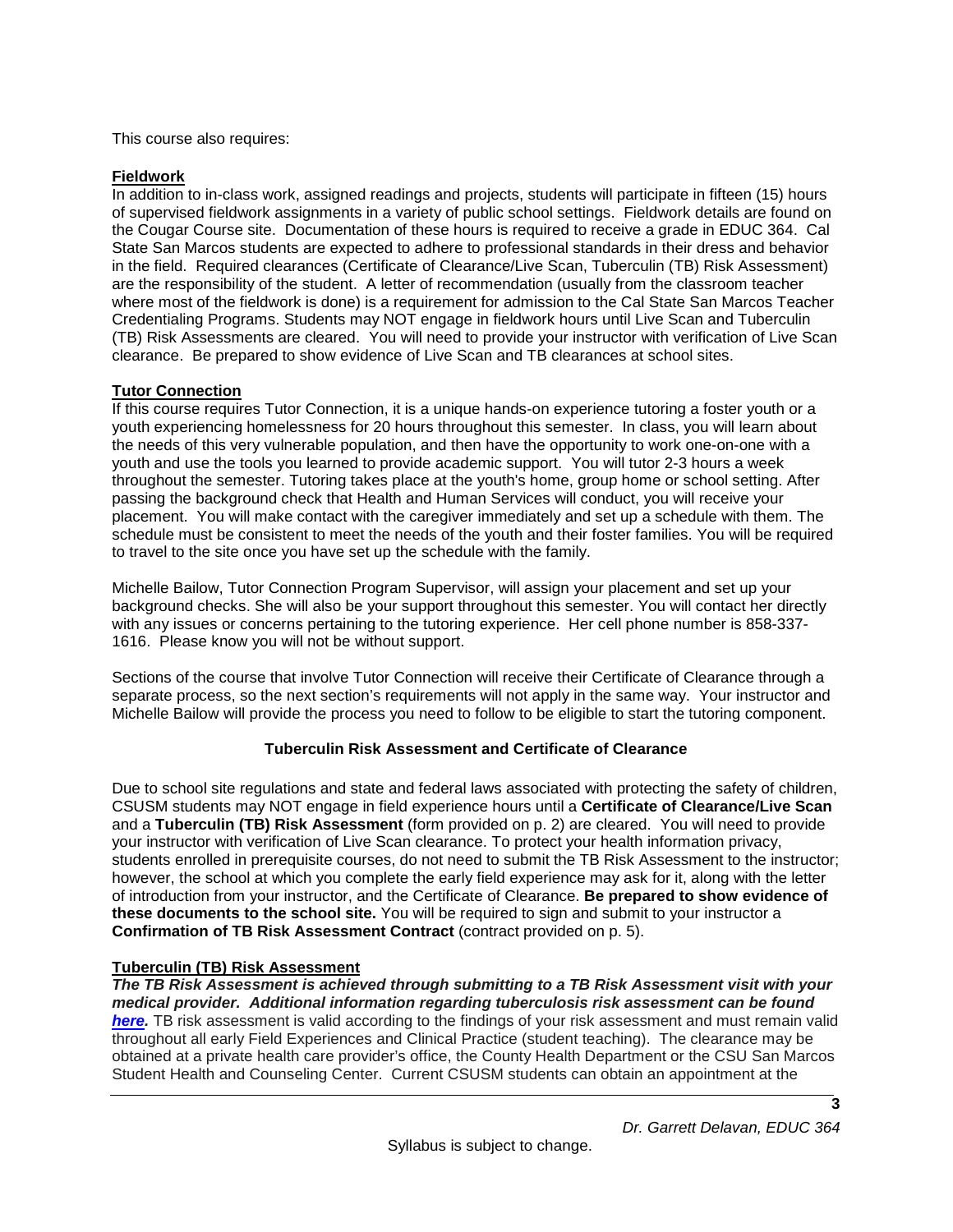Student Health Center by calling 760-750-4915. Please note the tuberculin clearance is separate from the immunization clearance required for University admission.

## <span id="page-3-0"></span>**Certificate of Clearance**

A Certificate of Clearance is issued by the Commission on Teacher Credentialing (CTC) to credential program candidates. Title 5 regulations require that an application for Certificate of Clearance be filed to determine whether or not a candidate meets the state standards for character and fitness to teach in California's public schools. A Certificate of Clearance is valid for five years. Additional information about the Certificate may be obtained [here.](https://www.csusm.edu/soe/documents/currentstudents/formsandresources/credential/certificate_of_clearance.pdf) You are required to submit documentation of the Certificate of Clearance to your instructor.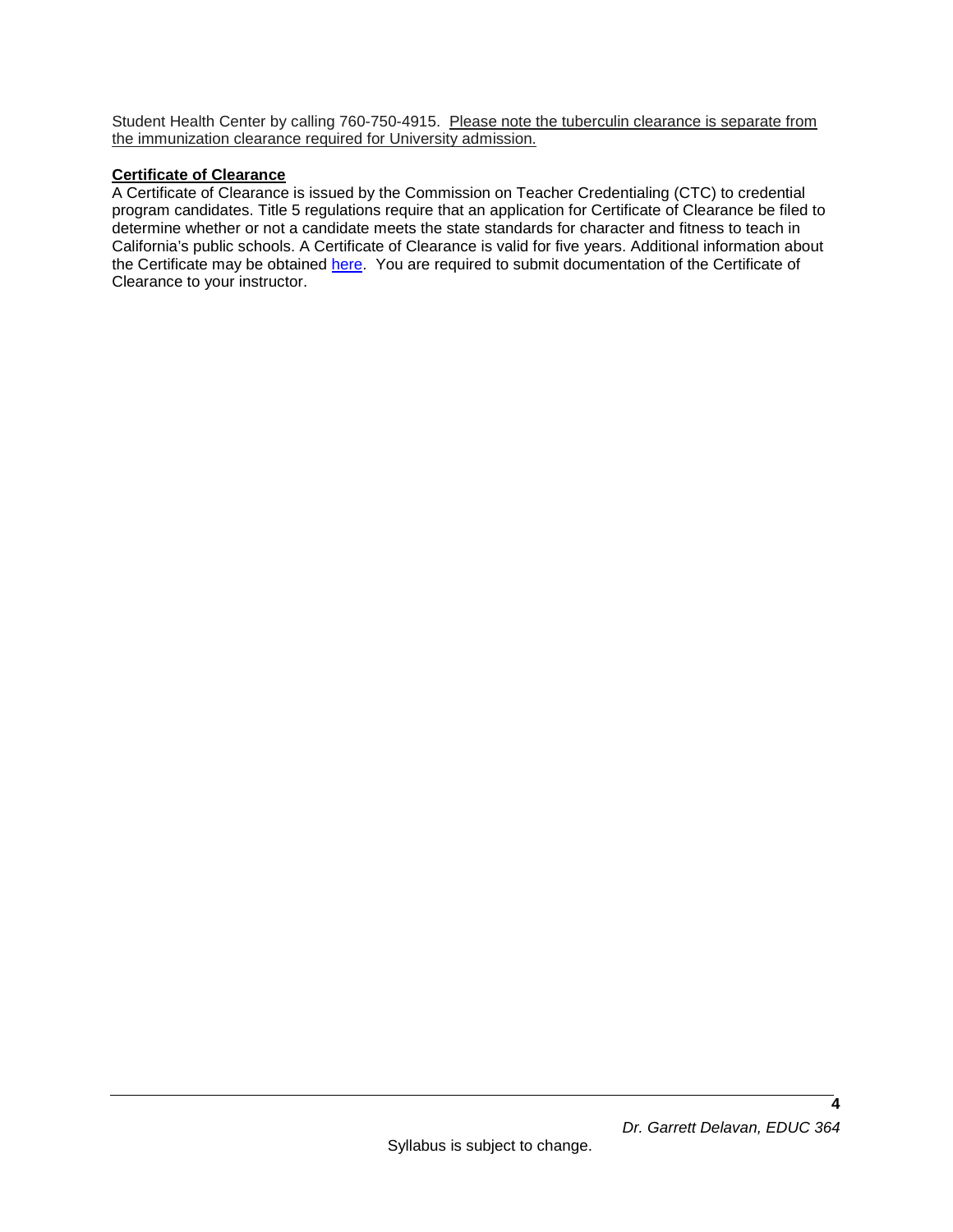### **Certificate of Completion**

#### **Tuberculosis Risk Assessment and/or Examination**

<span id="page-4-0"></span>This form is to satisfy **job/school-related requirements** in the California Education Code, Sections 49406 and 87408.6 and the California Health and Safety Code, Sections 1597.005, 121525, 121545 and 121555.

**Individual** assessed and/or examined:

| Last Name                                     | First Name | M.I.                | Student ID number |
|-----------------------------------------------|------------|---------------------|-------------------|
| <b>Date</b> of assessment and/or examination: |            | $(mod\gamma\gamma)$ |                   |

The above named individual has submitted to a tuberculosis risk assessment. This individual does not have risk factors, or if tuberculosis risk factors were identified, this individual has been examined and determined to be free of infectious tuberculosis. (*Must be signed by the health care provider completing the risk assessment and/or examination*)

| Medical Provider (MD, DO, NP or PA) Signature/ |          | <b>Medical Provider Printed Name</b> |  |
|------------------------------------------------|----------|--------------------------------------|--|
| CA license number                              |          |                                      |  |
| <b>Office Address: Street</b>                  |          | City                                 |  |
| State,                                         | Zip Code |                                      |  |
| Office phone number/                           |          | Office fax number                    |  |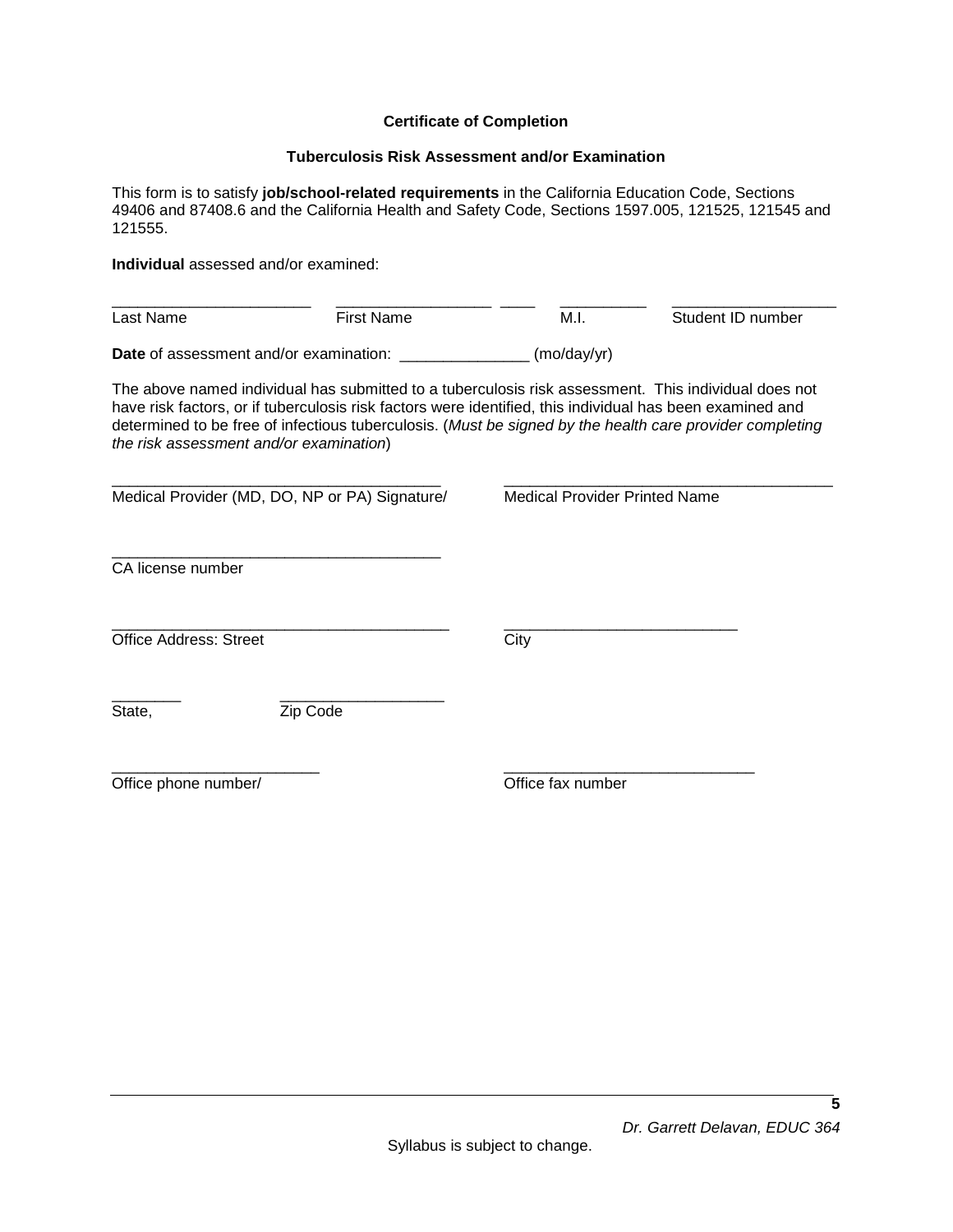## **Tuberculin TB Risk Assessment and Certificate of Clearance Contract**

<span id="page-5-0"></span>Note: This contract must be submitted to your instructor prior to the add/drop date of the semester.

I confirm that I have secured Tuberculin (TB) Risk Assessment and a Certificate of Clearance/Scan. I will take the TB Risk Assessment, Certificate of Clearance, and introductory letter from my instructor to early field placement sites to be available upon request. I understand that if fraudulent information is submitted to my instructor or an early field placement site there could be academic consequences. The field experience component of the course is integral to successfully completing the course; therefore, I also understand that failure to secure a TB Risk Assessment and Certificate of Clearance prior to the add/drop date of the semester will result in my instructor administratively dropping me from.

\_\_\_\_\_\_\_\_\_\_\_\_\_\_\_\_\_\_\_\_\_\_\_\_\_\_\_\_\_\_\_\_\_\_\_\_ \_\_\_\_\_\_\_\_\_\_\_\_\_\_\_\_\_\_\_\_\_\_\_\_\_\_\_\_\_\_\_\_\_\_\_

print name/ signature signature

\_\_\_\_\_\_\_\_\_\_\_\_\_\_\_\_\_\_\_\_\_\_\_\_\_\_\_\_\_\_\_\_\_\_\_\_ Date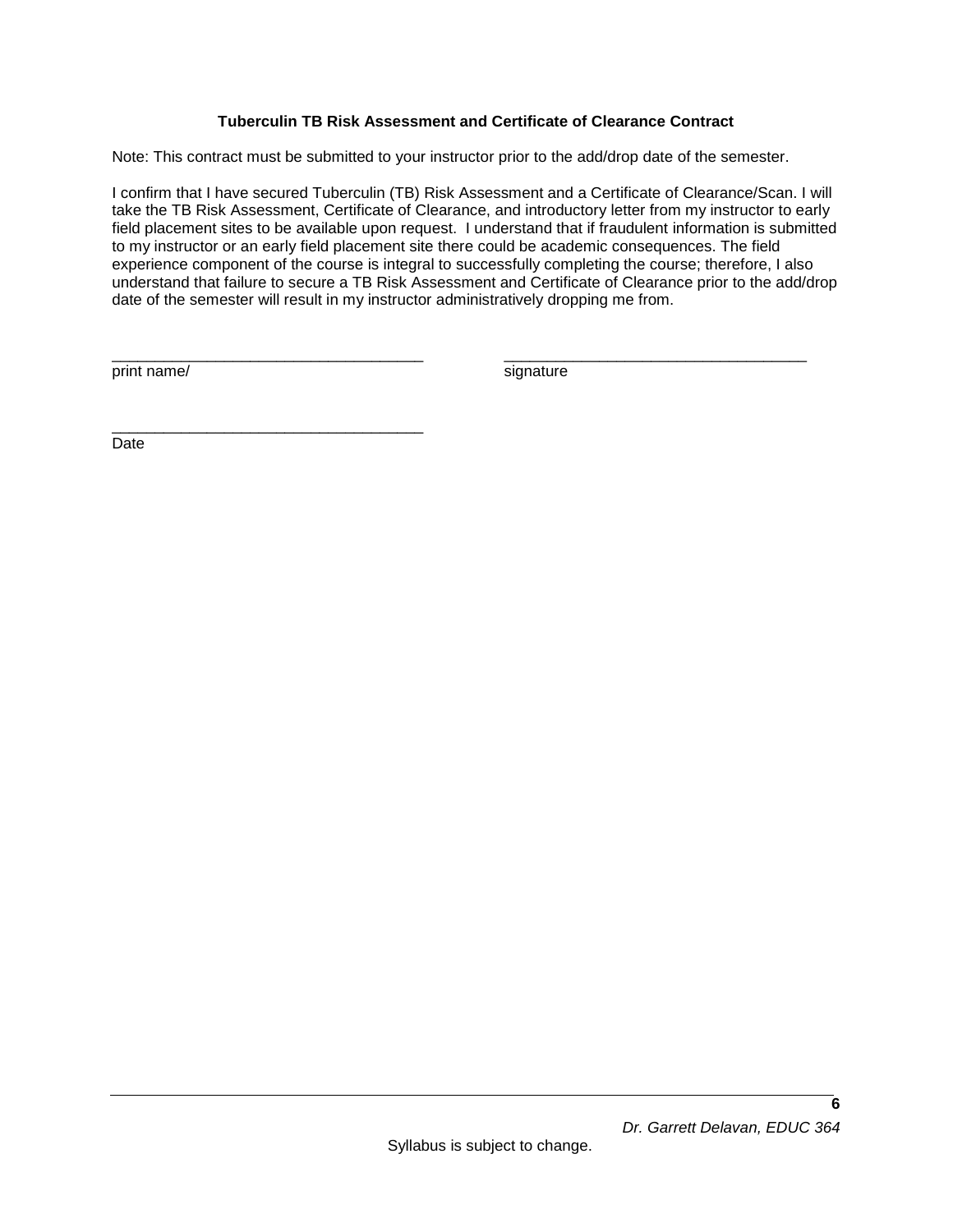## <span id="page-6-0"></span>**Course Prerequisites**

None

## <span id="page-6-1"></span>**Course Objectives**

Students completing EDUC 364 will be able to demonstrate:

- developing competencies in the Foundational Social Justice and Equity TPE
- understanding of various concepts of culture and cultural contact, and their applicability to learning and teaching
- understanding of cultural diversity in the United States and California
- general familiarity with culturally responsive pedagogy
- understanding of gay, lesbian, bisexual and transgender students, teachers and families
- participating in 15 hours of fieldwork or 20 hours of Tutor Connection (depending on course section)

## <span id="page-6-2"></span>**Unique Course Requirements**

Students will be required to do 15 hours of fieldwork or 20 hours of Tutor Connection – depending on course section.

# **REQUIRED TEXTS, MATERIALS AND/OR ACCOUNTS**

## <span id="page-6-4"></span><span id="page-6-3"></span>**Required Texts**

- Nieto, S., and Bode, P. (2018). *Affirming diversity: The sociopolitical context of multicultural education, seventh edition.* Boston: Pearson Education, Inc. ISBN-13: 978-0134047232, ISBN-10: 9780134047232
- Spring, J. (2016). *Deculturalization and the struggle for equality: A brief history of the education of dominated cultures in the United States, eighth edition.* New York, NY: The McGraw-Hill Companies, Inc. ISBN-13: 978-1138119406, ISBN-10: 1138119407

## <span id="page-6-5"></span>**Cougar Courses**

All additional required readings and video/audio materials will be made available electronically on the course website (Cougar Courses) and/or via email.

# **COURSE LEARNING OUTCOMES**

## <span id="page-6-7"></span><span id="page-6-6"></span>**Teacher Performance Expectation (TPE) Competencies**

The course objectives, assignments, and assessments have been aligned with the CTC standards for (Single Subject, Multiple Subject, Special Education, etc.) Credential. This course is designed to help teachers seeking a California teaching credential to develop the skills, knowledge, and attitudes necessary to assist schools and district in implementing effective programs for all students. The successful candidate will be able to merge theory and practice in order to realize a comprehensive and extensive educational program for all students. You will be required to formally address the following CSUSM local TPE in this course:

- **TPE 1.1** Apply knowledge of students, including their prior experiences, interests, and socialemotional learning needs, as well as their funds of knowledge and cultural, language, and socioeconomic backgrounds, to engage them in learning.
- **TPE 1.3** Connect subject matter to real-life contexts and provide active learning experiences to engage student interest, support student motivation, and allow students to extend their learning.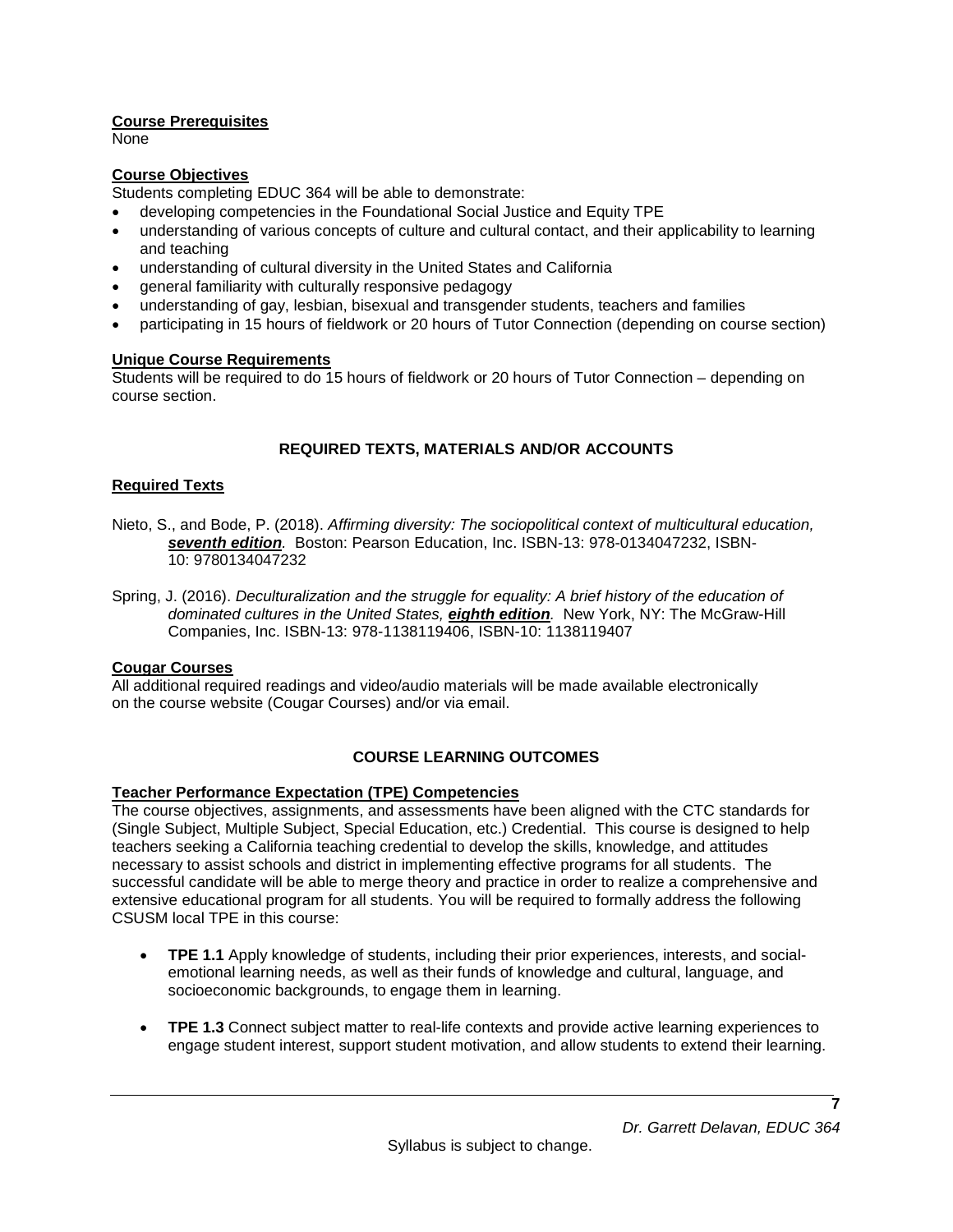- **TPE 2.1** Promote students' social-emotional growth, development, & individual responsibility using positive interventions & supports, restorative justice, & conflict resolution practices to foster a caring community where each student is treated fairly and respectfully by adults and peers.
- **TPE 2.4** Know how to access resources to support students, including those who have experienced trauma, homelessness, foster care, incarceration, and/or are medically fragile.
- **TPE 2.5** Maintain high expectations for learning with appropriate support for the full range of students in the classroom.
- **TPE 6.2** Recognize their own values and implicit and explicit biases, the ways in which these values and implicit and explicit biases may positively and negatively affect teaching and learning, and work to mitigate any negative impact on the teaching and learning of students. They exhibit positive dispositions of caring, support, acceptance, and fairness toward all students and families, as well as toward their colleagues.
- **TPE 6.7** Critically analyze how the context, structure, and history of public education in California affects and influences state, district, and school governance as well as state and local education finance.
- Foundational Social Justice and Equity TPEs (F1, F2, F3, and F4).

## **SoE's Foundational TPEs: Social Justice and Equity**

| <b>Foundational TPEs</b>                                                                                      |
|---------------------------------------------------------------------------------------------------------------|
| F1 – Engage in the problem posing process - identify (name) issues of inequity, critically reflect on         |
| possible solutions, create and enact social justice and equitable action plans                                |
| F2 - Understand how to apply theories and principles of multicultural education including critical            |
| pedagogy and culturally relevant teaching into practice                                                       |
| F3-Incorporate effective instructional practices into the curriculum to ensure equitable outcomes for         |
| students from diverse backgrounds - taking into consideration language, culture, socio-economic               |
| status, perceived competence/ability (pick one or use both), neurodiversity, ethnicity, language, race,       |
| socioeconomic level, faith, gender, sexual orientation, and immigrant status of students and their            |
| families                                                                                                      |
| F4 - Collaborate with colleagues, students and families to address issues of social justice, equity and       |
| all forms of diversity (including neurodiversity) in the curriculum, school activities, school structure, and |
| home-school relations to ensure equitable outcomes for all students                                           |

# **PROGRAM STUDENT LEARNING OUTCOMES (PSLOs)**

<span id="page-7-0"></span>Upon successful completion of this course, students will (be able to):

- develop competencies in the Foundational Social Justice and Equity TPE
- understand of various concepts of culture and cultural contact in learning and teaching
- understand cultural diversity in the United States and California
- be familiar with cultural responsive pedagogy
- understand of gay, lesbian, bisexual and transgender students, teachers and families
- <span id="page-7-1"></span>• have a greater understanding of diverse students through fieldwork or Tutor Connection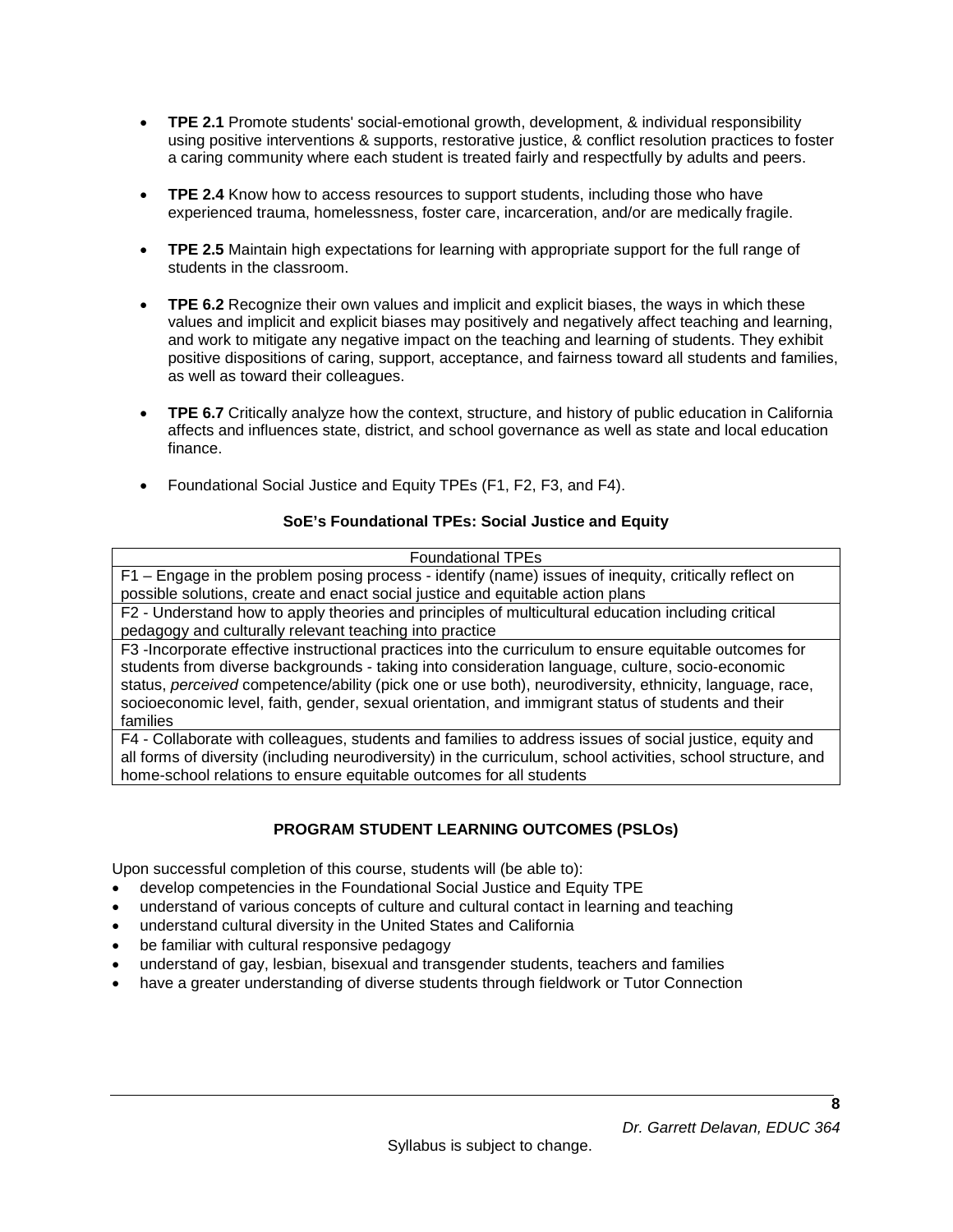# **TENTATIVE SCHEDULE/COURSE OUTLINE**

| <b>Session</b> | <b>Topics</b>                                                 | Your preparation work before class (see<br>Cougar Courses for all materials besides the two<br>textbooks: |  |  |
|----------------|---------------------------------------------------------------|-----------------------------------------------------------------------------------------------------------|--|--|
|                |                                                               | Nieto & Bode and Spring)                                                                                  |  |  |
| Week 1:        | $\bullet$                                                     | Course overview, syllabus, vision for our learning community                                              |  |  |
| 8/28           | Lottery to create groups for                                  |                                                                                                           |  |  |
|                |                                                               | the Spring textbook chapters for the Group Reading Facilitation of the                                    |  |  |
|                | <b>Deculturalization Book</b>                                 |                                                                                                           |  |  |
|                | $\bullet$                                                     | Concepts of culture and cultural contact, and their applicability to learning and                         |  |  |
|                | teaching                                                      |                                                                                                           |  |  |
|                | Meet Michelle Bailow (first 10 minutes)                       |                                                                                                           |  |  |
| Week 2:        | <b>Tutor Connection with</b>                                  |                                                                                                           |  |  |
| 9/4            | Michelle Bailow                                               |                                                                                                           |  |  |
|                | Theme: Boundaries/                                            |                                                                                                           |  |  |
|                | Developing a plan                                             |                                                                                                           |  |  |
| 9/4            | Introduction to the<br>$\bullet$                              | (see Cougar Courses for all materials besides                                                             |  |  |
|                | sociopolitical contexts of                                    | Nieto & Bode and Spring)                                                                                  |  |  |
|                | schooling                                                     | Nieto & Bode chapter 1                                                                                    |  |  |
|                | Further class community<br>٠                                  |                                                                                                           |  |  |
|                | building                                                      | DUE by start of class (submit via Cougar<br>Courses):                                                     |  |  |
|                | <b>Explanation of Personal</b><br><b>History of Otherness</b> | Reading Response #1                                                                                       |  |  |
|                | assignment                                                    |                                                                                                           |  |  |
|                |                                                               | DUE Sunday Sept. 8 at 11:59pm: Personal                                                                   |  |  |
|                |                                                               | <b>History of Otherness (Draft phase)</b>                                                                 |  |  |
| Week 3:        | <b>Tutor Connection with</b>                                  |                                                                                                           |  |  |
| 9/11           | Michelle Bailow                                               | DUE Sunday Sept. 8 at 11:59pm: Personal                                                                   |  |  |
|                | Theme: Intro to Child Welfare                                 | <b>History of Otherness (Draft phase)</b>                                                                 |  |  |
|                | system                                                        |                                                                                                           |  |  |
| 9/11           | Multicultural education and                                   |                                                                                                           |  |  |
|                | culturally responsive pedagogy                                | Nieto & Bode chapter 2<br>٠                                                                               |  |  |
|                |                                                               | Short video by Teaching for Tolerance<br>$\bullet$                                                        |  |  |
|                |                                                               | Culturally Responsive Pedagogy: Some Key                                                                  |  |  |
|                |                                                               | Features, Sonia Nieto                                                                                     |  |  |
|                |                                                               | DUE by start of class:                                                                                    |  |  |
|                |                                                               | Reading Response #2                                                                                       |  |  |
| Week 4:        | Cultural difference and<br>$\bullet$                          | Spring Chapter 6<br>$\bullet$                                                                             |  |  |
| 9/18           | schooling: Multicultural                                      | Nieto & Bode chapter 5<br>$\bullet$                                                                       |  |  |
|                | education as meeting                                          | Various items of census data for the U.S. and                                                             |  |  |
|                | <b>CSUSM's Foundational TPE</b>                               | California                                                                                                |  |  |
|                | Cultural diversity in the<br>٠                                | DUE by start of class:                                                                                    |  |  |
|                | U.S. and California:                                          | Reading Response #3                                                                                       |  |  |
|                | changing demographics                                         |                                                                                                           |  |  |
|                | From the Civil Rights                                         |                                                                                                           |  |  |
|                | Movement to the Culture Wars                                  |                                                                                                           |  |  |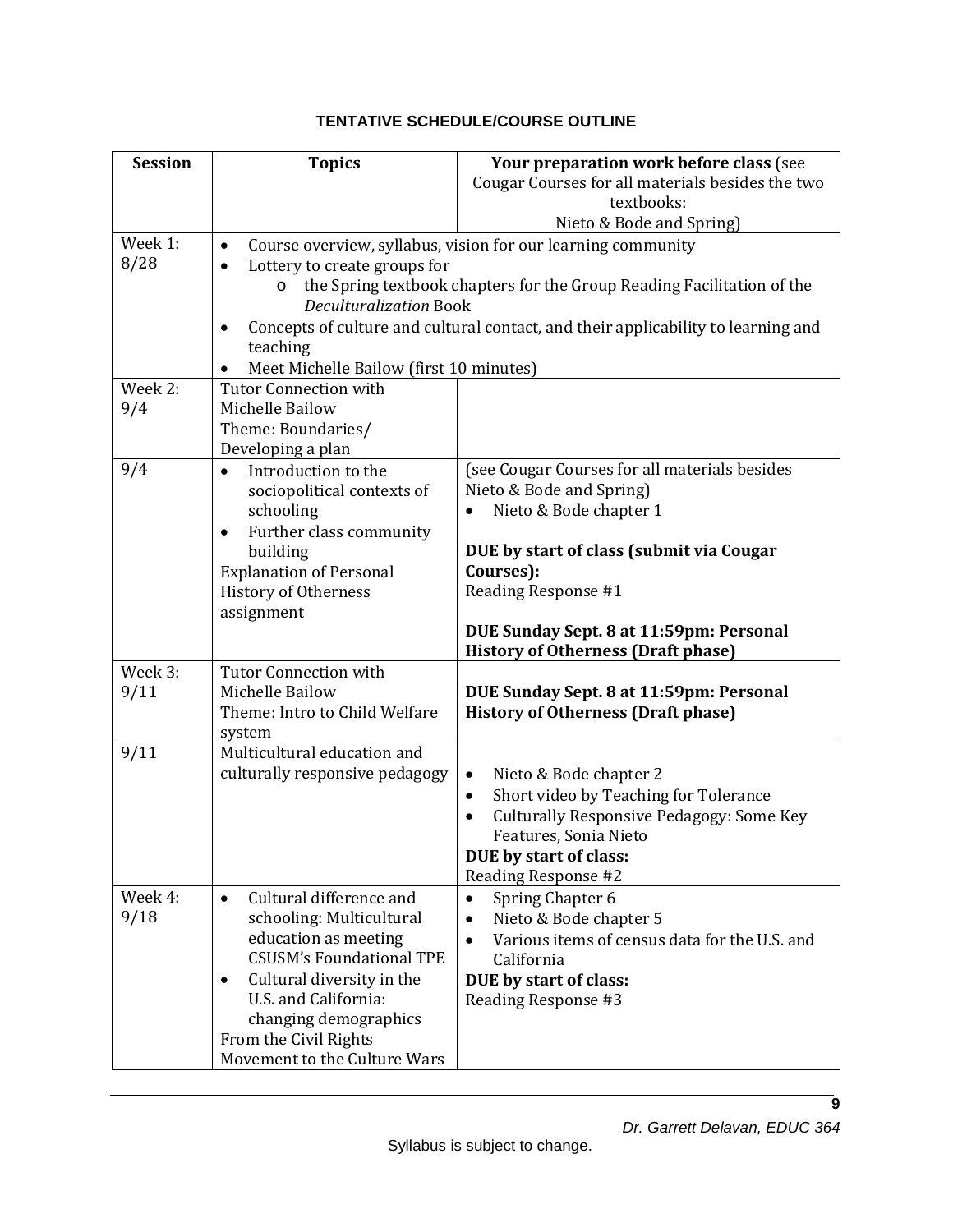| <b>Session</b> | <b>Topics</b>                                          | Your preparation work before class (see                                                         |  |  |
|----------------|--------------------------------------------------------|-------------------------------------------------------------------------------------------------|--|--|
|                |                                                        | Cougar Courses for all materials besides the two                                                |  |  |
|                |                                                        | textbooks:                                                                                      |  |  |
|                |                                                        | Nieto & Bode and Spring)                                                                        |  |  |
| 9/18           | Structural and organizational                          | Nieto & Bode Chapter 4<br>$\bullet$                                                             |  |  |
|                | social justice issues in                               | Richard Ingersoll & Henry May: The<br>$\bullet$                                                 |  |  |
|                | classrooms and schools                                 | minority teacher shortage: Fact or fable?                                                       |  |  |
|                | School-to-prison pipeline and                          | Jeffrey Gettleman: The Segregated<br>$\bullet$<br><b>Classrooms of a Proudly Diverse School</b> |  |  |
|                | prison-industrial complex;                             | Angela Davis: Masked Racism: Reflections<br>$\bullet$                                           |  |  |
|                | Success stories of restorative                         | on the Prison Industrial Complex                                                                |  |  |
|                | justice in schools                                     | TED Talk: A Philadelphia police<br>$\bullet$                                                    |  |  |
|                |                                                        | commissioner on the school-to-prison                                                            |  |  |
|                | In-class work on Analysis of                           | pipeline                                                                                        |  |  |
|                | <b>Equity across High Schools</b>                      | DUE by start of class:                                                                          |  |  |
|                | <b>Assignment</b>                                      | Reading Response #4                                                                             |  |  |
| Week 5:        | <b>Tutor Connection with</b>                           | Nieto & Bode chapter 8: Learning from                                                           |  |  |
| 9/25           | Michelle Bailow                                        | Students                                                                                        |  |  |
|                | Theme: Behavior Management                             | DUE by start of class:                                                                          |  |  |
|                | & Assessment                                           | Reading Response #5                                                                             |  |  |
| Week 6:        | <b>Understanding Student</b>                           | Nieto & Bode 7: Understanding Student<br>$\bullet$                                              |  |  |
| 10/2           | Learning and School                                    | Learning and School Achievement                                                                 |  |  |
|                | Achievement                                            | DUE by start of class:                                                                          |  |  |
|                |                                                        | Reading Response #6                                                                             |  |  |
|                | In-class work on Analysis of                           |                                                                                                 |  |  |
|                | <b>Equity across High Schools</b><br><b>Assignment</b> |                                                                                                 |  |  |
| 10/2           | Intro to ethnicity, race, racism,                      | Spring chapter 1<br>$\bullet$                                                                   |  |  |
|                | and racial microaggressions                            | Selection from Nieto & Bode Chapter 3.<br>$\bullet$                                             |  |  |
|                |                                                        | Larry Adelman: Race and Gene Studies: What<br>$\bullet$                                         |  |  |
|                | Whiteness, White privilege,                            | Differences Make a Difference?                                                                  |  |  |
|                | and the invisibility                                   | Tim Wise TED Talk: White Privilege<br>$\bullet$                                                 |  |  |
|                | (normalization) of White                               | Nell Irvin Painter: The History of White<br>$\bullet$                                           |  |  |
|                | ethnicity and culture                                  | People                                                                                          |  |  |
|                |                                                        | Familiarity with the Romani ethnicity                                                           |  |  |
|                |                                                        | DUE by start of class:                                                                          |  |  |
|                |                                                        | Reading Response #7                                                                             |  |  |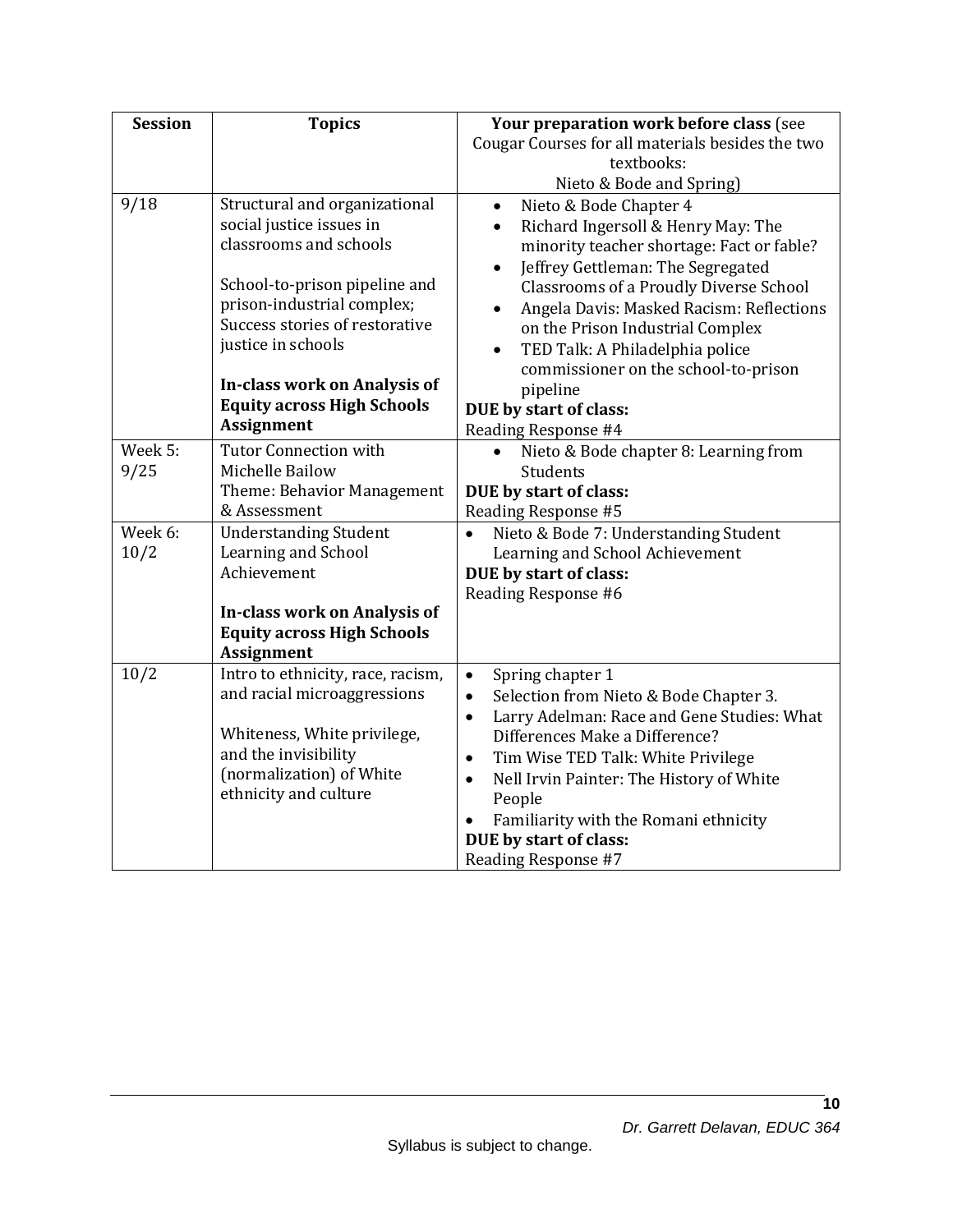| <b>Session</b>  | <b>Topics</b>                                                                                                                                                                 | Your preparation work before class (see                                                                                                                                                                                                                                                                                                                                                                                                                                                                                                                                                                                                                                                                                                                                 |
|-----------------|-------------------------------------------------------------------------------------------------------------------------------------------------------------------------------|-------------------------------------------------------------------------------------------------------------------------------------------------------------------------------------------------------------------------------------------------------------------------------------------------------------------------------------------------------------------------------------------------------------------------------------------------------------------------------------------------------------------------------------------------------------------------------------------------------------------------------------------------------------------------------------------------------------------------------------------------------------------------|
|                 |                                                                                                                                                                               | Cougar Courses for all materials besides the two                                                                                                                                                                                                                                                                                                                                                                                                                                                                                                                                                                                                                                                                                                                        |
|                 |                                                                                                                                                                               | textbooks:                                                                                                                                                                                                                                                                                                                                                                                                                                                                                                                                                                                                                                                                                                                                                              |
|                 |                                                                                                                                                                               | Nieto & Bode and Spring)                                                                                                                                                                                                                                                                                                                                                                                                                                                                                                                                                                                                                                                                                                                                                |
| Week 7:<br>10/9 | Native Americans in U.S.<br>schooling<br><b>Due: Presentations of</b><br><b>Analysis of Equity across</b>                                                                     | Spring chapter 2<br>$\bullet$<br>Navajo/Diné language/culture immersion<br>$\bullet$<br>newsclilp<br>Watch at least minute 19:00 to 34:00 of the<br>$\bullet$<br>documentary Our Spirits Don't Speak English:<br>Indian Boarding Schools, available through                                                                                                                                                                                                                                                                                                                                                                                                                                                                                                             |
|                 | <b>High Schools Assignment</b>                                                                                                                                                | CSUSM library.<br>"Teaching About Native American Issues" by<br>$\bullet$<br>UnderstandingPrejudice.org<br>Native Culture Should Be Taught Year Round,<br>$\bullet$<br>Kellie Cunningham Bliss                                                                                                                                                                                                                                                                                                                                                                                                                                                                                                                                                                          |
| 10/9            | U.S. schooling and<br>African Americans<br>$\bullet$<br>Caribbean / West Indian<br>$\bullet$<br>American identities<br>Americans with recent<br>$\bullet$<br>African heritage | Spring Chapter 3<br>$\bullet$<br>Gloria Ladson-Billings: Fighting for our Lives:<br>$\bullet$<br>Preparing Teachers to Teach African<br>American Students.<br>NPR interview: "A 'Forgotten History' Of How<br>$\bullet$<br>The U.S. Government Segregated America."<br>Read the first four paragraphs then listen to at<br>least the first 6 minutes 40 seconds of the<br>podcast and/or read the transcript.<br>TED talk by principal Nadia Lopez: A<br>$\bullet$<br>Philadelphia principal discusses how she<br>fought low expectations in a segregated,<br>impoverished, African-American<br>neighborhood.<br>Optional: Kandice Sumner, TED Talk: How<br>$\bullet$<br>America's public schools keep kids in poverty<br>DUE by start of class:<br>Reading Response #8 |
| Week 8:         | U.S. schooling and                                                                                                                                                            | Spring chapter 4                                                                                                                                                                                                                                                                                                                                                                                                                                                                                                                                                                                                                                                                                                                                                        |
| 10/16           | <b>Asian Americans</b><br>Pacific Islander Americans                                                                                                                          | National Education Association: A Report on<br>$\bullet$<br>the Status of Asian Americans and Pacific<br>Islanders in Education: Beyond the "Model                                                                                                                                                                                                                                                                                                                                                                                                                                                                                                                                                                                                                      |
|                 | <b>Due: Presentations of</b>                                                                                                                                                  | Minority" Stereotype                                                                                                                                                                                                                                                                                                                                                                                                                                                                                                                                                                                                                                                                                                                                                    |
|                 | <b>Analysis of Equity across</b>                                                                                                                                              | News articles on Asian Pacific languages in<br>$\bullet$                                                                                                                                                                                                                                                                                                                                                                                                                                                                                                                                                                                                                                                                                                                |
|                 | <b>High Schools Assignment</b>                                                                                                                                                | education                                                                                                                                                                                                                                                                                                                                                                                                                                                                                                                                                                                                                                                                                                                                                               |
| 10/16           | Americans with Middle<br>Eastern and South Asian ethnic<br>identities                                                                                                         | Wingfield, M. (2006). Arab Americans: Into the<br>multicultural mainstream. Equity & Excellence in<br>Education, 39(3), 253-266.<br>Videos covering other ethnicities<br>DUE by start of class:<br>Reading Response #9                                                                                                                                                                                                                                                                                                                                                                                                                                                                                                                                                  |
|                 |                                                                                                                                                                               | 11                                                                                                                                                                                                                                                                                                                                                                                                                                                                                                                                                                                                                                                                                                                                                                      |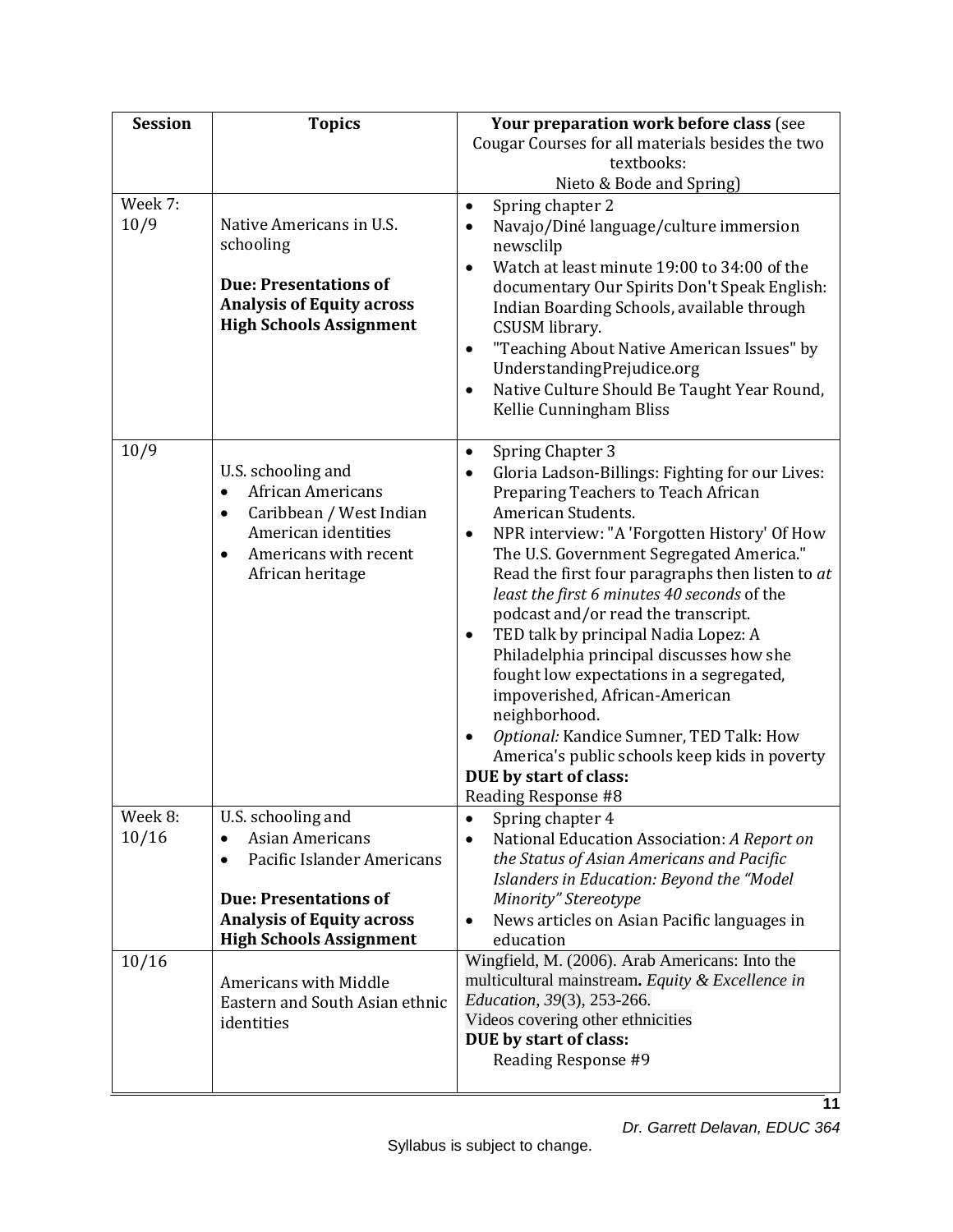| <b>Session</b>  | <b>Topics</b>                 | Your preparation work before class (see                     |  |  |
|-----------------|-------------------------------|-------------------------------------------------------------|--|--|
|                 |                               | Cougar Courses for all materials besides the two            |  |  |
|                 |                               | textbooks:                                                  |  |  |
|                 |                               | Nieto & Bode and Spring)                                    |  |  |
| Week 9:         |                               | Spring Chapter 5<br>$\bullet$                               |  |  |
| 10/23           | U.S. schooling for Latinas/os | News stories on<br>$\bullet$                                |  |  |
|                 | and Americans with roots in   | the conflict over Mexican American<br>$\circ$               |  |  |
|                 | indigenous communities in     | Studies in Arizona                                          |  |  |
|                 | Latin America                 | the Mendez Supreme Court decision<br>$\circ$                |  |  |
|                 |                               | Article on Lemon Grove Incident (and<br>$\bullet$           |  |  |
|                 |                               | optional video)                                             |  |  |
|                 |                               | Information on indigenous Latin Americans<br>$\bullet$      |  |  |
| 10/23           |                               | Beth Sonnenstrahl Benedict, Deaf Culture and<br>$\bullet$   |  |  |
|                 | Ableism and U.S. schools      | Community.                                                  |  |  |
|                 |                               | Testimony of disability-activist Youtubers<br>$\bullet$     |  |  |
|                 | Social-emotional ableism and  | Hehir, T. (2002). Eliminating ableism in<br>$\bullet$       |  |  |
|                 | bullying                      | education.                                                  |  |  |
|                 |                               | Myers, C., & Bersani, H. (2008). 10 quick ways<br>$\bullet$ |  |  |
|                 |                               | to analyze children's books for ableism.                    |  |  |
|                 |                               | https://www.stopbullying.gov/at-<br>$\bullet$               |  |  |
|                 |                               | risk/index.html                                             |  |  |
|                 |                               | https://www.gse.harvard.edu/news/uk/17/0<br>$\bullet$       |  |  |
|                 |                               | 3/schoolwide-sel-prevent-bullying                           |  |  |
|                 |                               | DUE by start of class:                                      |  |  |
|                 |                               | Reading Response #10                                        |  |  |
| <b>Week 10:</b> |                               | David Sadker & Karen R. Zittleman, (2009).<br>$\bullet$     |  |  |
| 10/30           | Binary gender / traditional,  | "Gender Bias: From Colonial America to                      |  |  |
|                 | heterosexual masculinity and  | Today's Classrooms"                                         |  |  |
|                 | femininity and schooling      | Research summary: "Boys will be boys" in<br>$\bullet$       |  |  |
|                 |                               | U.S., but not in Asia                                       |  |  |
| 10/30           |                               | Chris Mayo, LGBTQ youth and education:<br>$\bullet$         |  |  |
|                 | Diverse gender & sexuality    | Policies and practices, Ch. 2                               |  |  |
|                 | (LGBTQIA+) identities in U.S. | Beyond the Gender Binary   Dr. Margaret<br>$\bullet$        |  |  |
|                 | schooling                     | Nichols   TEDxJerseyCity                                    |  |  |
|                 |                               | Testimonies of homeless LGBTQ youth                         |  |  |
|                 | Heteronormativity             | DUE by start of class:                                      |  |  |
|                 |                               | Reading Response #11                                        |  |  |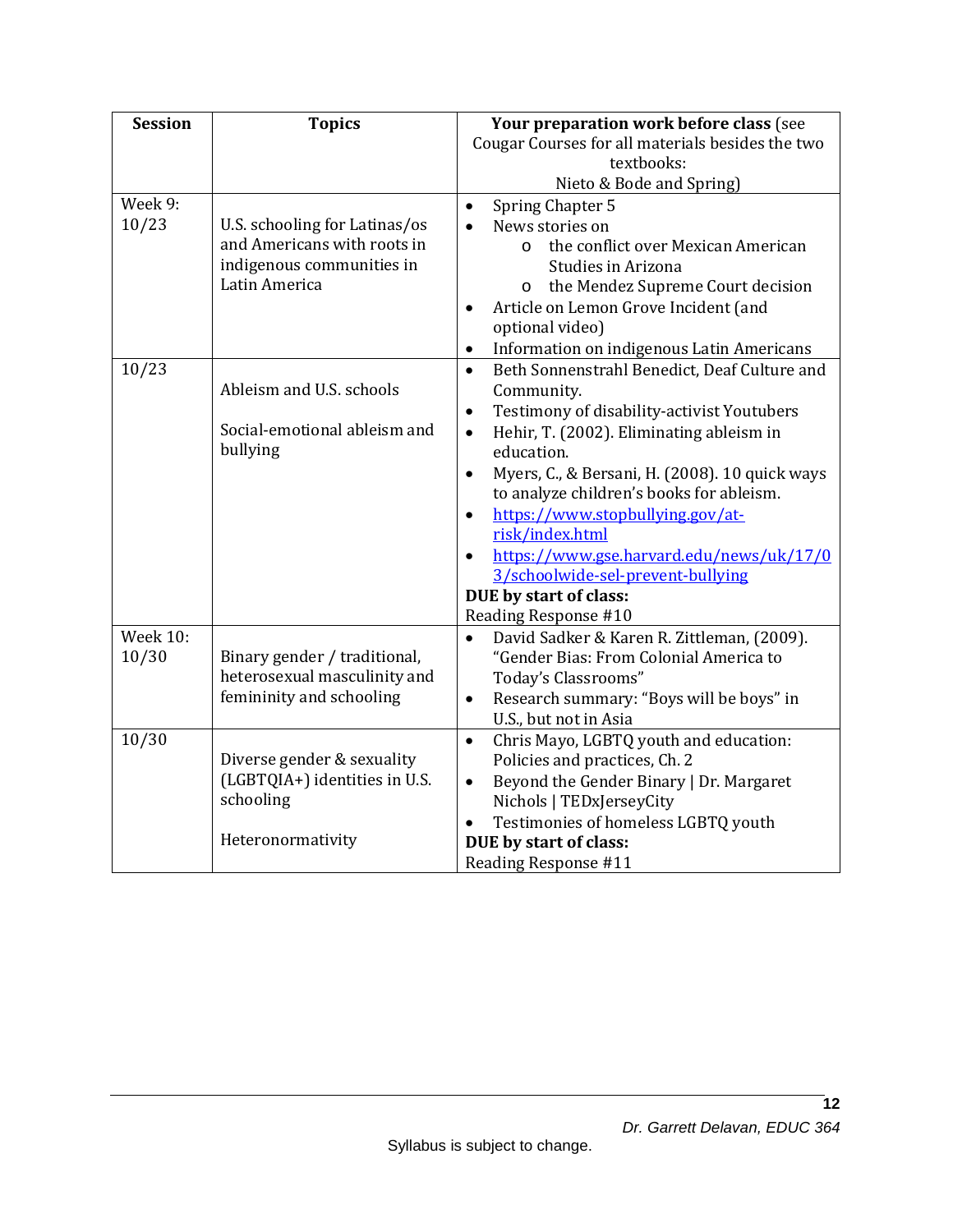| <b>Session</b>           | <b>Topics</b>                                                                                                                                                                                                                               | Your preparation work before class (see                                                                                                                                                                                                                                                                                                                                                                                                                                                                                                             |  |  |
|--------------------------|---------------------------------------------------------------------------------------------------------------------------------------------------------------------------------------------------------------------------------------------|-----------------------------------------------------------------------------------------------------------------------------------------------------------------------------------------------------------------------------------------------------------------------------------------------------------------------------------------------------------------------------------------------------------------------------------------------------------------------------------------------------------------------------------------------------|--|--|
|                          |                                                                                                                                                                                                                                             | Cougar Courses for all materials besides the two                                                                                                                                                                                                                                                                                                                                                                                                                                                                                                    |  |  |
|                          |                                                                                                                                                                                                                                             | textbooks:                                                                                                                                                                                                                                                                                                                                                                                                                                                                                                                                          |  |  |
|                          |                                                                                                                                                                                                                                             | Nieto & Bode and Spring)                                                                                                                                                                                                                                                                                                                                                                                                                                                                                                                            |  |  |
| <b>Week 11:</b>          |                                                                                                                                                                                                                                             | Topic A                                                                                                                                                                                                                                                                                                                                                                                                                                                                                                                                             |  |  |
| 11/6                     | A<br>New Americans: Immigrants,<br>refugees, asylum-seekers<br>B<br>Religious diversity in U.S.<br>schooling. Countering<br>Islamophobia (and fear/hatred<br>of mis-associated non-Muslim<br>Middle Eastern and South<br>Asian identities). | Maureen Costello (2011). The Human Face of<br>Immigration: Students challenge stereotypes<br>when they see the people behind the slogans.<br>Nina Lakhani (2016). Central America's<br>$\bullet$<br>rampant violence fuels an invisible refugee<br>crisis.<br>Maya Lindberg (2016). Understanding<br>$\bullet$<br>Refugee Crises.<br>Topic B<br>Charles Lippy: Christian Nation or Pluralistic<br>$\bullet$<br>Culture: Religion in American Life<br>The Impact of School Bullying and<br>$\bullet$<br>Discrimination on California Muslim Students |  |  |
| 11/6                     | Linguistic diversity and<br>minoritized language groups<br><b>Programs for English Learners</b><br><b>Equity in Dual Language</b><br>(Immersion) Programs                                                                                   | Nieto and Bode chapter 6<br>$\bullet$<br>Ricento: A Brief History of Language<br>$\bullet$<br>Restrictionism in the U.S.<br>TED Talks on variation within English<br>$\bullet$<br>No such thing as correct English  <br>O<br>Kellam Barta<br>3 ways to speak English   Jamila<br>$\circ$<br>Lyiscott<br>Wayne Wright: Program Models for English<br>Language Learners (excerpt)<br>DUE by start of class:<br>Reading Response #12                                                                                                                   |  |  |
| <b>Week 12:</b><br>11/13 | <b>Tutor Connection with</b><br>Michelle Bailow<br>Topic:<br>Abuse<br>Homelessness in<br>schools                                                                                                                                            | Nieto & Bode chapter 9: Adapting<br>$\bullet$<br><b>Curriculum for Multicultural Classrooms</b><br>DUE by start of class:<br>Reading Response #13                                                                                                                                                                                                                                                                                                                                                                                                   |  |  |
| <b>Week 13:</b><br>11/20 | Social class, socioeconomic<br>status<br>Open source materials<br>movement                                                                                                                                                                  | Caroline Hodges Persell: Social Class and<br>$\bullet$<br><b>Educational Equality</b><br><b>Gregory Mantsios:</b><br>$\bullet$<br>Media Magic: Making Class Invisible<br>Norton & Airely 2011 building a better<br>$\bullet$<br>America one wealth quintile at a time<br>DUE by start of class:<br>Reading Response #11a                                                                                                                                                                                                                            |  |  |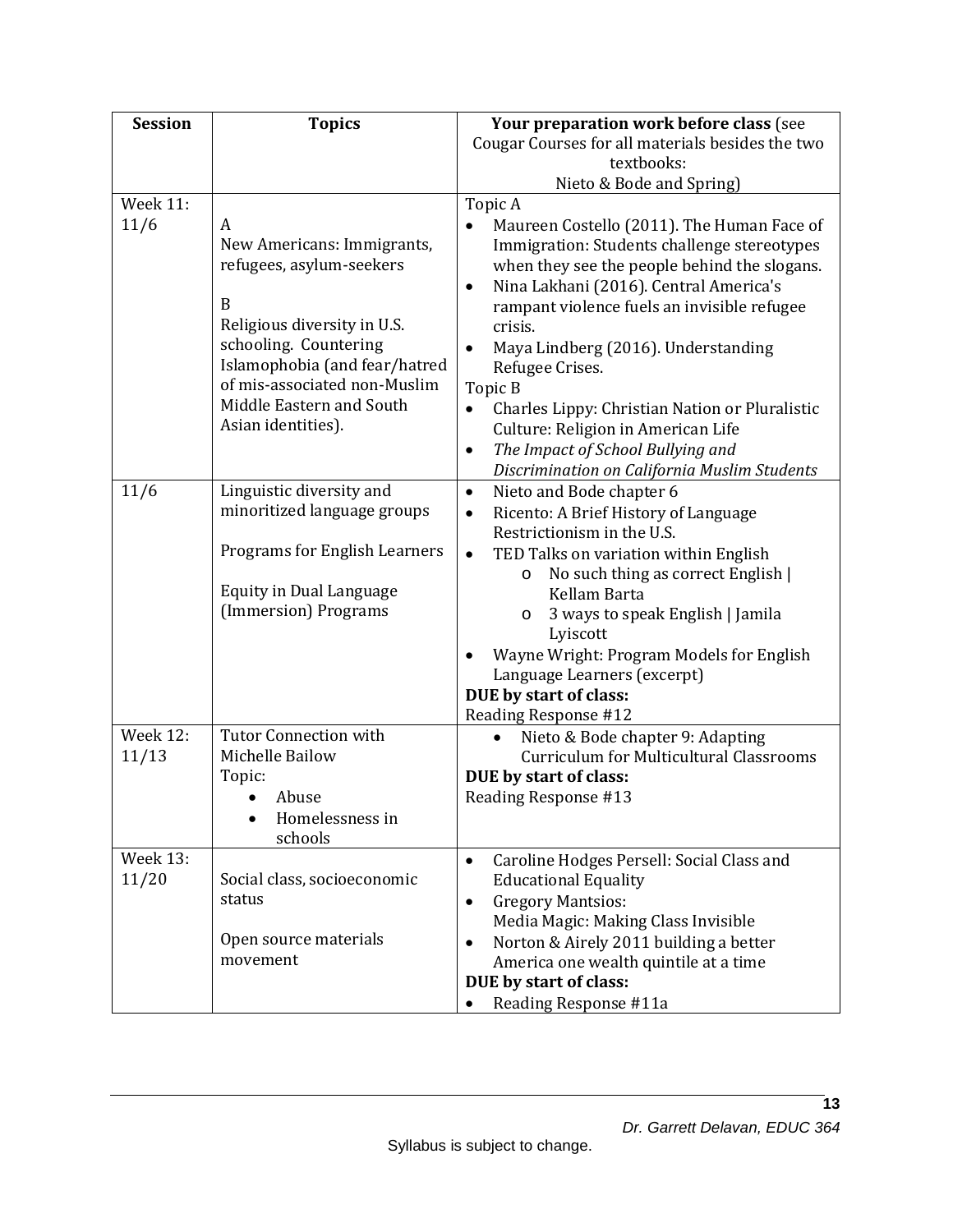| <b>Session</b>  | <b>Topics</b>                                                     | Your preparation work before class (see                                             |  |
|-----------------|-------------------------------------------------------------------|-------------------------------------------------------------------------------------|--|
|                 |                                                                   | Cougar Courses for all materials besides the two                                    |  |
|                 |                                                                   | textbooks:                                                                          |  |
|                 |                                                                   | Nieto & Bode and Spring)                                                            |  |
| 11/20           |                                                                   | Spring chapter 7<br>$\bullet$                                                       |  |
|                 | Economics, environment and                                        | Short videos on the charter school and<br>$\bullet$                                 |  |
|                 | education                                                         | privatization debates                                                               |  |
|                 | Privatization and                                                 | News clips on environmental racism and the<br>$\bullet$                             |  |
|                 | charterization                                                    | cultural diversity of environmental activism                                        |  |
|                 | Culture of unsustainability,<br>$\bullet$<br>environmental racism | Introduction to: Martusewicz, R. A.,<br>$\bullet$                                   |  |
|                 | $\bullet$                                                         | Edmundson, J., & Lupinacci, J. (2014).                                              |  |
|                 | Corporate globalization<br>versus sustainable                     | Ecojustice education: Toward diverse,<br>democratic, and sustainable communities.   |  |
|                 | globalization                                                     | DUE by start of class:                                                              |  |
|                 |                                                                   | Reading Response #14                                                                |  |
|                 |                                                                   | Nieto & Bode chapter 10: Implications for<br>$\bullet$                              |  |
| Week 14:        | Returning to questions of how                                     | Teachers, Schools, Families and Communities                                         |  |
| 11/27           | to affirm diversity through                                       | Andrea Ayvazian: Interrupting the Cycle of<br>$\bullet$                             |  |
| Thanksgivi      | teaching                                                          | Oppression: The Role of Allies as Agents of                                         |  |
| ng Week         |                                                                   | Change                                                                              |  |
|                 | In-class workshop with                                            | DUE by start of class:                                                              |  |
|                 | presentation group                                                | Reading Response #15                                                                |  |
| <b>Week 15:</b> | <b>Tutor Connection with</b>                                      |                                                                                     |  |
| 12/4            | Michelle Bailow                                                   | <b>DUE: Present Visual Arguments</b>                                                |  |
|                 | Topic: Wrap-up collect logs,                                      |                                                                                     |  |
|                 | receive certificates, saying                                      |                                                                                     |  |
|                 | goodbye                                                           |                                                                                     |  |
|                 |                                                                   |                                                                                     |  |
|                 | Teaching for social justice:<br>Crystalizing our understanding    |                                                                                     |  |
|                 | of culturally relevant pedagogy                                   |                                                                                     |  |
|                 | and like approaches                                               |                                                                                     |  |
|                 |                                                                   |                                                                                     |  |
|                 | Final presentations and                                           |                                                                                     |  |
|                 | celebration                                                       |                                                                                     |  |
| <b>Week 16:</b> |                                                                   | There are no classes or final examinations this week, but two final assignments are |  |
| Final exam      | due via Cougar Courses.                                           |                                                                                     |  |
| period,         |                                                                   |                                                                                     |  |
| Dec. 9-14       | DUE by 11:59 pm on December 13th                                  |                                                                                     |  |
| (Mon-Sat)       | Personal History of Otherness (Phase II)                          |                                                                                     |  |
|                 |                                                                   |                                                                                     |  |
|                 | DUE by 11:59 pm on December 14th                                  |                                                                                     |  |
|                 | Final Reflection on Tutoring Experience                           |                                                                                     |  |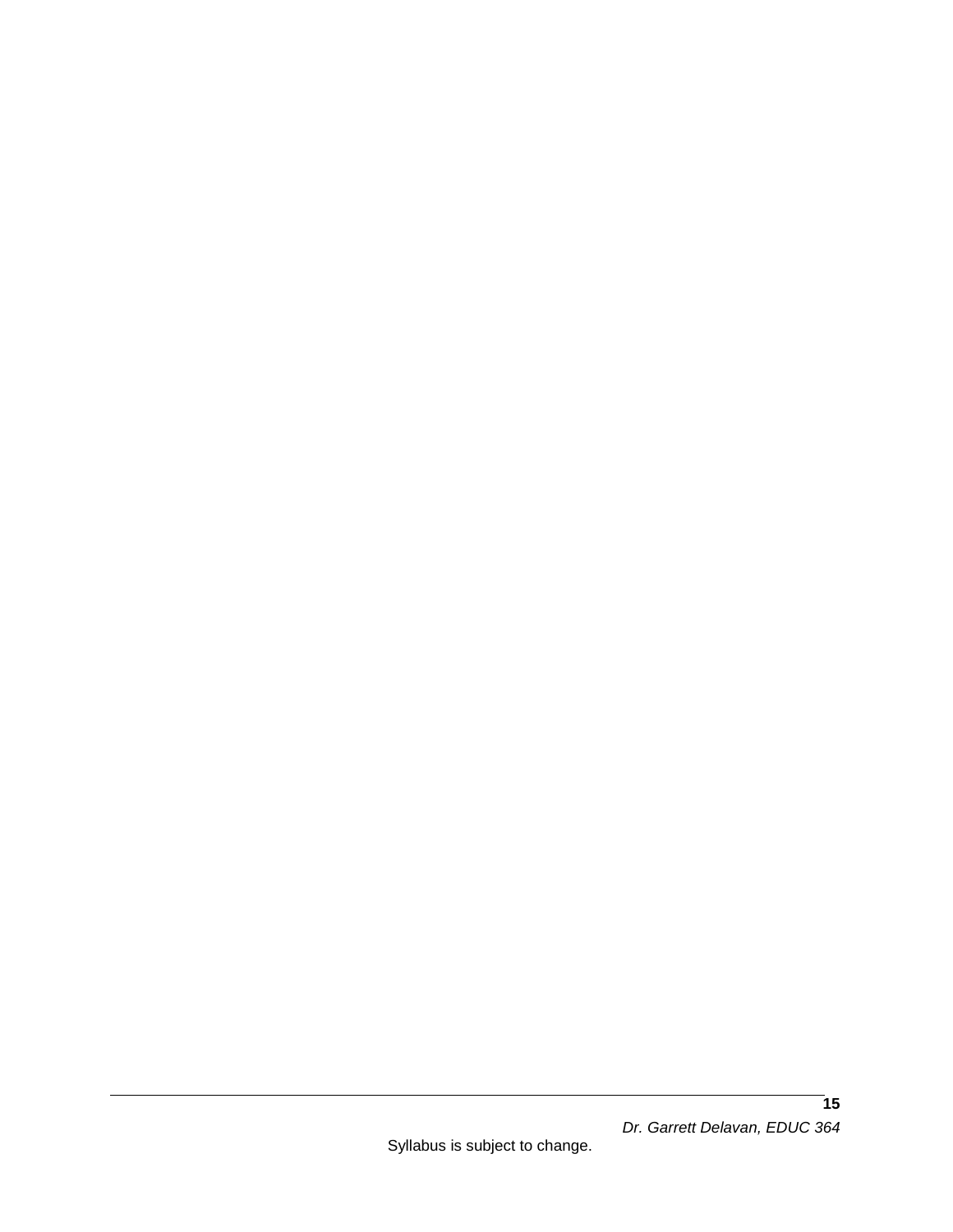## **COURSE REQUIREMENTS AND GRADED COURSE COMPONENTS**

### <span id="page-15-0"></span>**Course Assignments**

Teacher education is a professional preparation program. It is expected that teacher candidates will come to class prepared to discuss the readings, submit required assignments, and participate in class activities. Teacher candidates are expected to adhere to academic honesty and integrity, standards of dependability, confidentiality and writing achievement. Because it is important for teachers to be able to effectively communicate their ideas to students, parents, colleagues, and administrators, writing that is original, clear and error-free is a priority for the School of Education.

| $\bullet$ | Attendance, Participation, & Professional Disposition    | $(10$ points)       |
|-----------|----------------------------------------------------------|---------------------|
| $\bullet$ | <b>Reading Responses</b>                                 | $(15$ points)       |
| $\bullet$ | Personal History of Otherness                            | (20 points)         |
| $\bullet$ | Group Reading Facilitation of the Deculturalization Book | $(10$ points)       |
| $\bullet$ | Analysis of Equity across High Schools                   | (20 points)         |
| $\bullet$ | Social Justice and Equity Visual Argument                | $(10$ points)       |
| $\bullet$ | <b>Tutoring Students from Diverse Backgrounds</b>        | $(15$ points)       |
|           |                                                          | Total of 100 points |
|           |                                                          |                     |

#### <span id="page-15-1"></span>**Assignment Descriptions**

#### **1. Attendance, Class Participation & Professional Disposition 10 points**

The purpose is for students to be well prepared for course sessions and participate in activities and assignments. These points are awarded at the instructor's discretion. At a minimum, students must attend more than 80% of class time, or s/he may not receive a passing grade for the course. Should the student have extenuating circumstances, s/he should contact the instructor as soon as possible. *Notification of absence does not warrant an excuse.*

Because this course is a prerequisite to a credential program in the SoE, students are expected to demonstrate behavior consistent with a professional career and adhere to attendance policy.

#### **2. Reading Responses 15 points**

In order to have the type of class discussions that this course requires, it is crucial that students read the material before class. In order to receive participation points for the week, students must come prepared to class with a synthesis of key points of the week's or session's reading and their personal thoughts/similar experiences regarding the featured case studies in the chapters. Professor may opt to have students post reflections or participate in discussions on Cougar Course. This assignment meets TPEs 1.1 (initial), 2.1 (initial), and 2.5 (initial) in addition to SJE Foundational TPE – F3. More detailed directions and rubric for grading assignment will be given in class.

#### **3. Personal History of Otherness 20 points**

By researching and studying one's relationship to the eight categories of typical "otherness" in U.S. society, it is possible for us to gain an appreciation about ourselves as individuals and our many similarities and differences. In this assignment, you are to write one page for each category about your relationship to "otherness" in terms of race/ethnicity, gender, religion, sexual orientation, class/socioeconomic status, physical or mental ability, language, and one other aspect of your identity that has privileged or marginalized you (such as age, personality, nationality, subculture, etc.). Reflect on your own experiences in terms of your social context, your family background, and other factors determined by your own circumstances and upbringing. Rank the eight categories from most important to least important in regard to who you are as an individual. Be prepared to discuss your assignment within a larger class dialogue. Instructor may divide this assignment into two phases: (1) Early in the course, students will complete half the writing on each category (working draft); (2) near the end of the course, students will complete the second half of the writing and explore any transformations in thinking about how their identities position them in society (final copy). This

*Dr. Garrett Delavan, EDUC 364*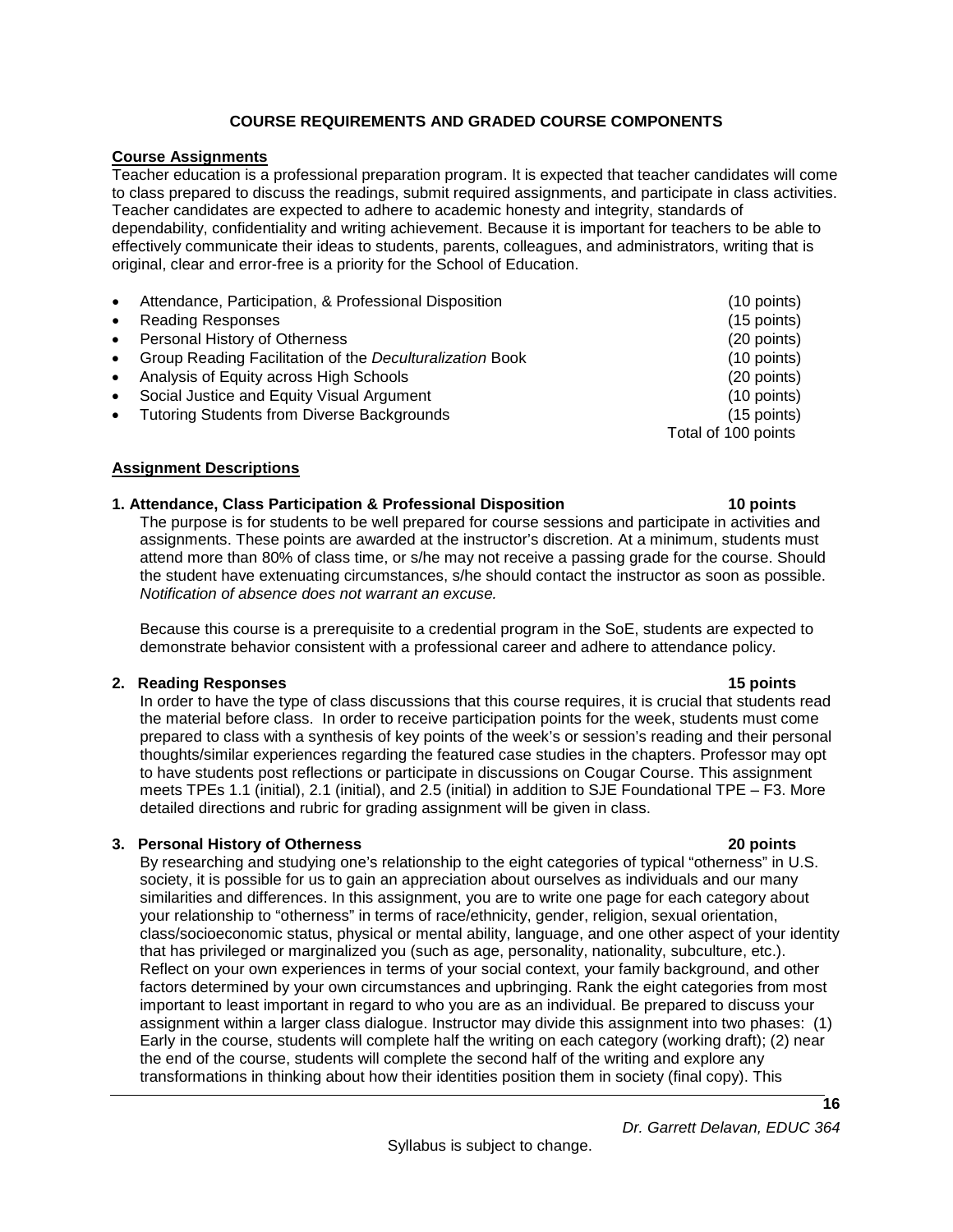**4. Group Reading Facilitation of** *Deculturalization* **Book 10 points**

In small groups, students will lead a 20-30-minute (partially online) discussion and engagement of a chapter from the Joel Spring book. This discussion should promote critical thinking, varied perspectives and an attempt to connect the past to the present in our schools. Students will share additional resources found related to the chapter. Group provides a 1-page summary of the chapter highlights to the class. More detailed directions and rubric for grading assignment will be given in class. This assignment meets TPE 6.7 (initial) and SJE Foundational TPE – F4.

assignment meets TPE 6.2 (initial). More detailed directions and rubric for grading assignment will be

#### **5. Analysis of Equity across High Schools 20 points**

given in class.

#### In small groups, students will present a research-based comparison of two Southern California high schools that are within a few miles of each other but differ significantly in the average socioeconomic status of their students. What does the data say about whether students at both schools are receiving equitable educational opportunities? When possible, compare data across the schools' demographics by all available student groupings: race/ethnicity, free/reduced lunch qualifying, EL status, migrant status, foster care status, etc. Instructor will specify how many of these or additional themes you should present on:

- Academic achievement across student groups (e.g., test scores, graduation rates)
- What are the academic program choices for parents and students (e.g., dual language education, visual and performing arts, science and technology, English Language Development, etc.)
- How equitably distributed are special education services and suspensions/expulsions?
- Are there differences in qualifications of the faculty (e.g., advanced degrees, years of experience)?
- What differences in course offerings are there? AP, Spanish for Heritage Speakers, GATE, dual language, etc.
	- Are there differences in extra-curricular programs: clubs, sports, etc.?
- What do the websites suggest about differences in community resources and parental involvement opportunities?

• What do the school websites seem to indicate about whether the schools find equity important? about whether they are being culturally responsive? Are there resources in languages other than English?

Data sources: [https://dq.cde.ca.gov/dataquest/,](https://dq.cde.ca.gov/dataquest/) California School Dashboard, Ed-Data.gov, school websites. You could email the school if there any additional questions you have. The final project could be a PowerPoint, movie, or some other type of creative way to present the information. More detailed directions, examples, and rubric for grading assignment will be given in class. This assignment meets TPE 6.2 (initial) and SJE Foundational TPE – F1.

## **6. Social Justice and Equity Visual Argument 10 points**

As a way to synthesize readings and core concepts with the service-learning component of this course, students will identify a systemic inequity that they observed during their service experience. Then, using the course readings (at least 3 clear references), students will craft a *visual argument* that addresses that inequity. The argument should make a claim about the issue, situate the issue within the class themes, and propose solutions or steps to address the issue. The solutions should discuss how, as future teachers or as community members, we can help society reverse its pattern of inequities with regard to the student populations in the service-learning portion of the class. The *visual argument* can take a variety of forms (PowerPoint, video, mural, etc.) at the discretion of the instructor. Students will submit an annotated bibliography that explains how they used the readings and course themes in the visual argument. More detailed directions and rubric for grading assignment will be given in class. This assignment may be done individually or in groups (up to 4) at the discretion of the instructor. This assignment meets TPEs 2.1 (initial), 2.5 (initial) and SJE Foundational TPE – F2.

*Dr. Garrett Delavan, EDUC 364*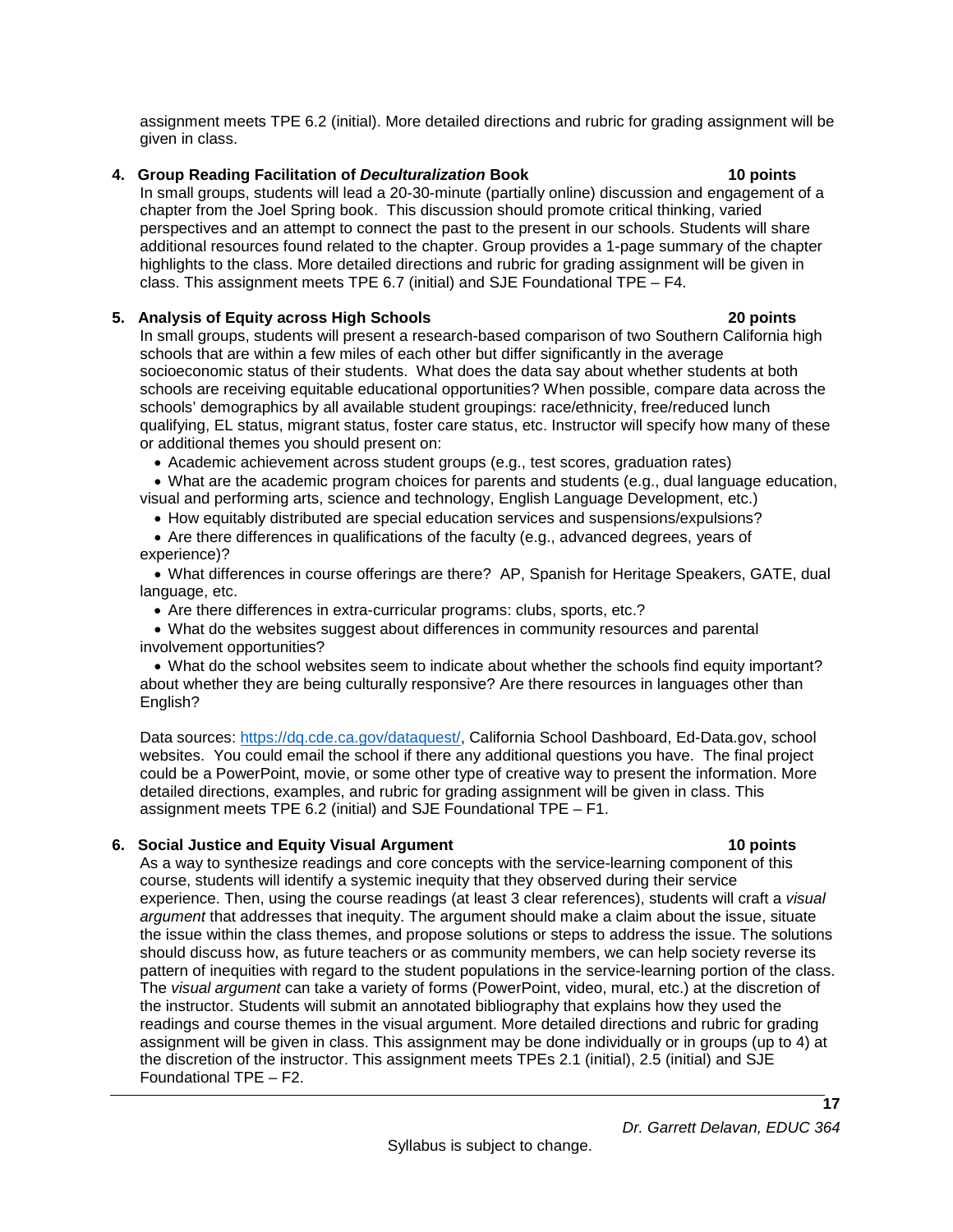## **7. Tutoring Students from Diverse Backgrounds 15 points**

As a requirement for this course, you will tutor students from diverse backgrounds. More information will be provided in class by instructor. This fieldwork/tutoring assignment requires 20 hours of documented tutoring (log). Students will be expected to submit a reflection and log at end of semester. Your reflection should address each of these questions:

- Provide evidence and examples of how you were successful in your field experience.
- Describe what you feel you might have improved.
- Describe your learnings and the significance of this experience.
- How will the experience inform your future role as a teacher or community member?

This assignment meets TPEs 1.3 (Initial, Practice), 2.4 (Initial, Practice) and SJE Foundational TPE – F3.

# <span id="page-17-0"></span>**Grading Standards**

- $92 100$  A  $90 - 91$  A-88 – 89 B+  $82 - 87$  B  $80 - 81$  B-<br> $78 - 79$  C+ C+ (minimal passing grade)  $72 - 77$  C<br> $70 - 71$  C- $70 - 71$
- *Note: Students taking EDUC 364 as a prerequisite for teacher credential and graduate programs are reminded that the School of Education requires completion of this course with a grade of C+ or higher.*

# <span id="page-17-1"></span>**Final Exam Statement**

This course does not have a final exam.

# <span id="page-17-2"></span>**School of Education/Course Attendance Policy**

Due to the dynamic and interactive nature of courses in the School of Education, all candidates (course participants) are expected to attend all classes and participate actively. At a minimum, candidates (course participants) must attend more than 80% of class time, or s/he may not receive a passing grade for the course at the discretion of the instructor. Individual instructors may adopt more stringent attendance requirements. Should the candidate (course participants) have extenuating circumstances, s/he should contact the instructor as soon as possible. *(Adopted by the COE Governance Community, December, 1997).*

For this section of EDUC 364:

Students will receive a score below 10/10 proportional to how far they are from meeting *all* of these expectations.

- Attend 90% of class sessions (no more than 3 absences for biweekly classes, 2 for once weekly)
	- o With instructor approval of the legitimacy of an absence reason, it will be possible to complete make-up assignments equivalent to the learning time missed for a maximum of 2 absences.
	- o For every absence (or 3 tardies/early departures) past these minimums students' final grade will be lowered one level on the grading scale, for example, from B- to C.
	- o Students who attend less than 80% (more than 6 absences for biweekly classes, 4 for once-weekly) will be unable to pass the course unless legitimately unforeseen problems occur (that the instructor recognizes as legitimate) and make-up assignments are completed equivalent to the learning time missed.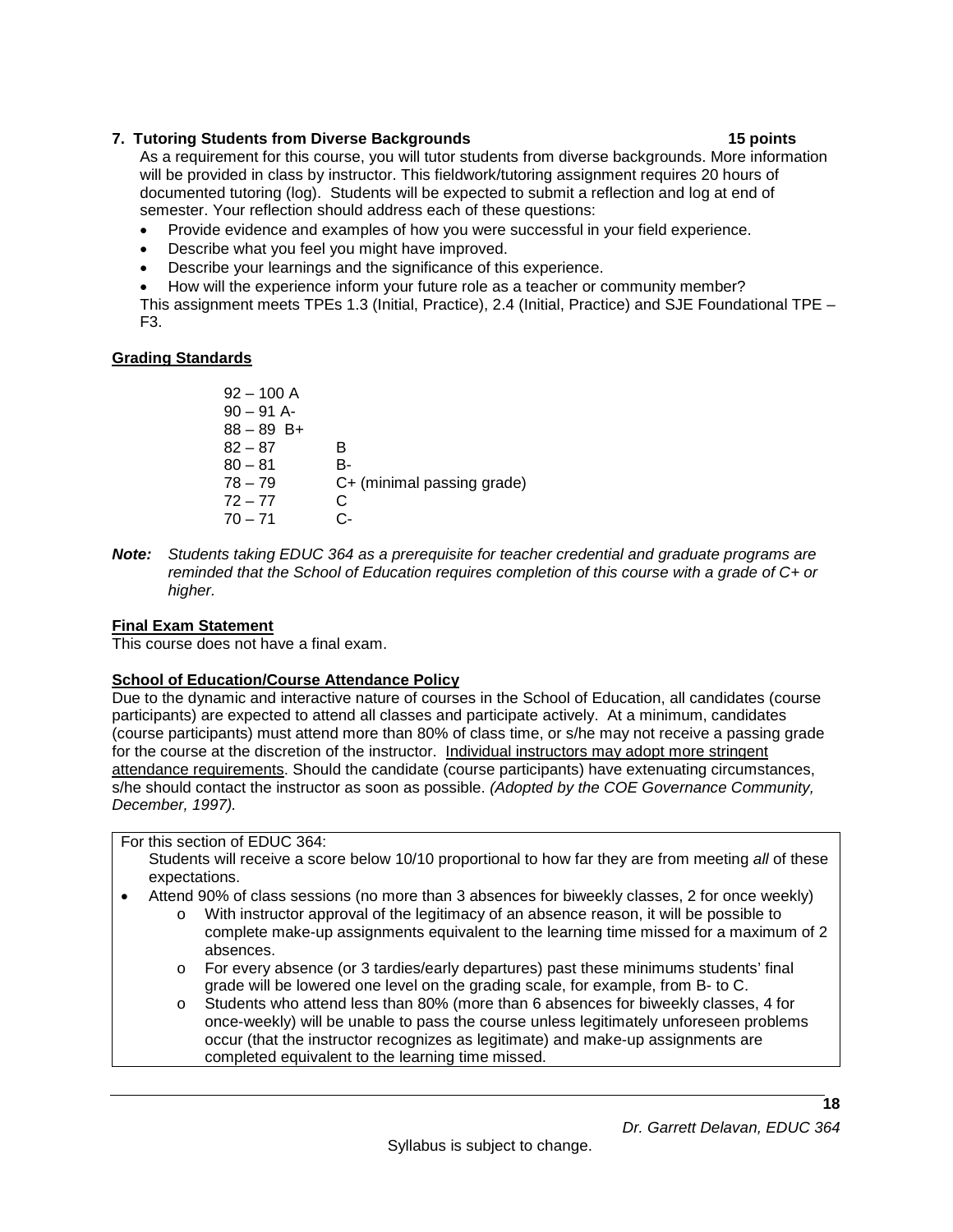- Be on time to and stay through the end of 90% of class sessions (3 of these permitted without penalty in biweekly classes, 2 in once-weekly).
- Participate frequently in class discussions.
- Participate professionally and ethically in class and incorporate feedback from others on respectful/disrespectful ways of discussing identities and sociopolitical issues.

A score of 0/10 could result from an especially irresponsible performance of just one of the expectations on this list.

## <span id="page-18-0"></span>**Policy on Late/Missed Work**

No credit will be given if you miss an in class assignment or required presentation. If extenuating circumstances occur, the teacher candidate should contact the instructor as soon as possible to make appropriate arrangements.

# <span id="page-18-1"></span>**Student Collaboration Policy**

Due to the nature of the course, students will be asked to collaborate and actively interact with one another during class activities.

## **GENERAL CONSIDERATIONS**

## <span id="page-18-3"></span><span id="page-18-2"></span>**CSUSM Academic Honesty Policy**

Students will be expected to adhere to standards of academic honesty and integrity, as outlined in the Student Academic Honesty Policy. All assignments must be original work, clear and error-free. All ideas/material that are borrowed from other sources must have appropriate references to the original sources. Any quoted material should give credit to the source and be punctuated accordingly.

Academic Honesty and Integrity: Students are responsible for honest completion and representation of their work. Your course catalog details the ethical standards and penalties for infractions. There will be zero tolerance for infractions. If you believe there has been an infraction by someone in the class, please bring it to the instructor's attention. The instructor reserves the right to discipline any student for academic dishonesty, in accordance with the general rules and regulations of the university. Disciplinary action may include the lowering of grades and/or the assignment of a failing grade for an exam, assignment, or the class as a whole.

Incidents of Academic Dishonesty will be reported to the Dean of Students. Sanctions at the University level may include suspension or expulsion from the University.

Refer to the full Academic Honesty Policy at:

[http://www.csusm.edu/policies/active/documents/Academic\\_Honesty\\_Policy.html](http://www.csusm.edu/policies/active/documents/Academic_Honesty_Policy.html)

## <span id="page-18-4"></span>**Plagiarism**

As an educator, it is expected that each candidate (course participant) will do his/her own work, and contribute equally to group projects and processes. Plagiarism or cheating is unacceptable under any circumstances. If you are in doubt about whether your work is paraphrased or plagiarized see the Plagiarism Prevention for Students website [http://library.csusm.edu/plagiarism/index.html.](http://library.csusm.edu/plagiarism/index.html) If there are questions about academic honesty, please consult the University catalog.

# **Students with Disabilities Requiring Reasonable Accommodations**

Students with disabilities who require reasonable accommodations must seek approval for services by providing appropriate and recent documentation to the Office of Disability Support Services (DSS). This office is in Craven Hall 4300, contact by phone at (760) 750-4905. Students authorized by DSS to receive reasonable accommodations should meet with their instructor during office hours or make an appointment.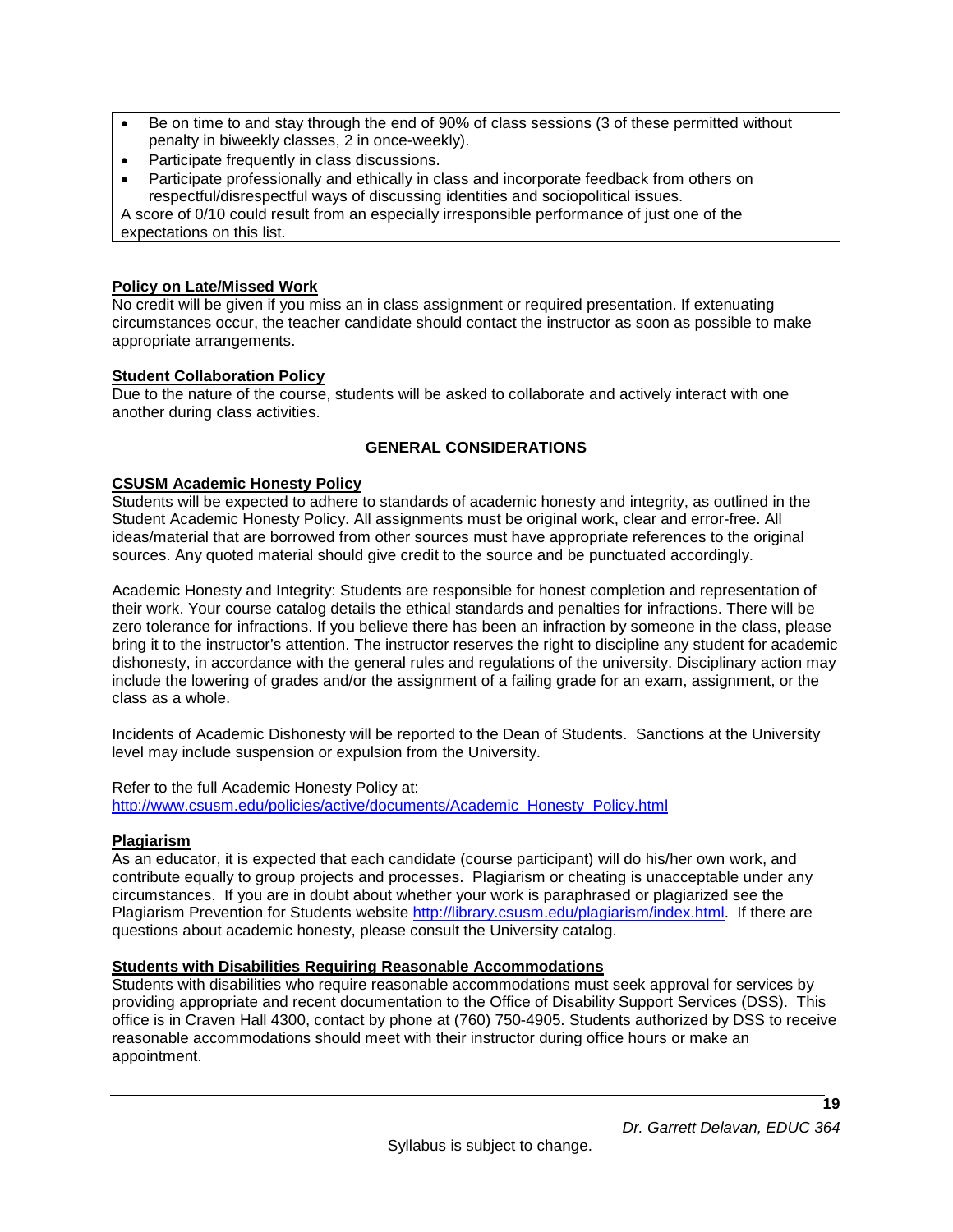## <span id="page-19-0"></span>**Credit Hour Policy Statement**

Per the University Credit Hour Policy:

• All students are expected to spend a minimum of two hours outside of the classroom each week for each unit of credit engaged in learning or a total of at least six hours outside of the classroom each week.

### <span id="page-19-1"></span>**Electronic Submissions of Assignments**

This course is mostly paperless. Assignments are to be turned to Cougar Course on time. Points will be deducted for late submissions as the work you do is essential to the discussions conducted in this course. Make sure you turn in the assignments in Word, 12 font, in Times New Roman. Resources and/or citations will be referenced using APA format.

NOTE: Full assignment guidelines can be found on Cougar Courses. Rubrics for assignments and checklist are at end of this syllabus.

#### <span id="page-19-2"></span>**All University Writing Requirement**

Writing requirements for this class will be met as described in the assignments. Every 3-unit course at the university, including this one, must have a writing requirement of at least 2500 words.

#### <span id="page-19-3"></span>**Course Format**

This course format is offered in a traditional face-to-face instruction.

#### <span id="page-19-4"></span>**Necessary Technical Competency Required of Students**

Candidates are expected to demonstrate competency in the use of various forms of technology (i.e. word processing, electronic mail, Moodle, use of the Internet, and/or multimedia presentations). Specific requirements for course assignments with regard to technology are at the discretion of the instructor. Keep a digital copy of all assignments for use in your teaching portfolio. All assignments will be submitted online, and some will be submitted in hard copy as well. Details will be given in class.

#### <span id="page-19-5"></span>**Contact Information for Technical Support Assistance**

This may include customer support for software used in the course, please contact the CSUSM Help Desk.

#### <span id="page-19-6"></span>**Electronic Communication Protocol**

Electronic correspondence is a part of your professional interactions. If you need to contact the instructor, e-mail is often the easiest way to do so. It is my intention to respond to all received e-mails in a timely manner. Please be reminded that e-mail and on-line discussions are a very specific form of communication, with their own nuances and etiquette. For instance, electronic messages sent in all upper case (or lower case) letters, major typos, or slang, often communicate more than the sender originally intended. With that said, please be mindful of all e-mail and on-line discussion messages you send to your colleagues, to faculty members in the School of Education, or to persons within the greater educational community. All electronic messages should be crafted with professionalism and care.

Things to consider:

- Would I say in person what this electronic message specifically says?
- How could this message be misconstrued?
- Does this message represent my highest self?
- Am I sending this electronic message to avoid a face-to-face conversation?

<span id="page-19-7"></span>In addition, if there is ever a concern with an electronic message sent to you, please talk with the author in person in order to correct any confusion.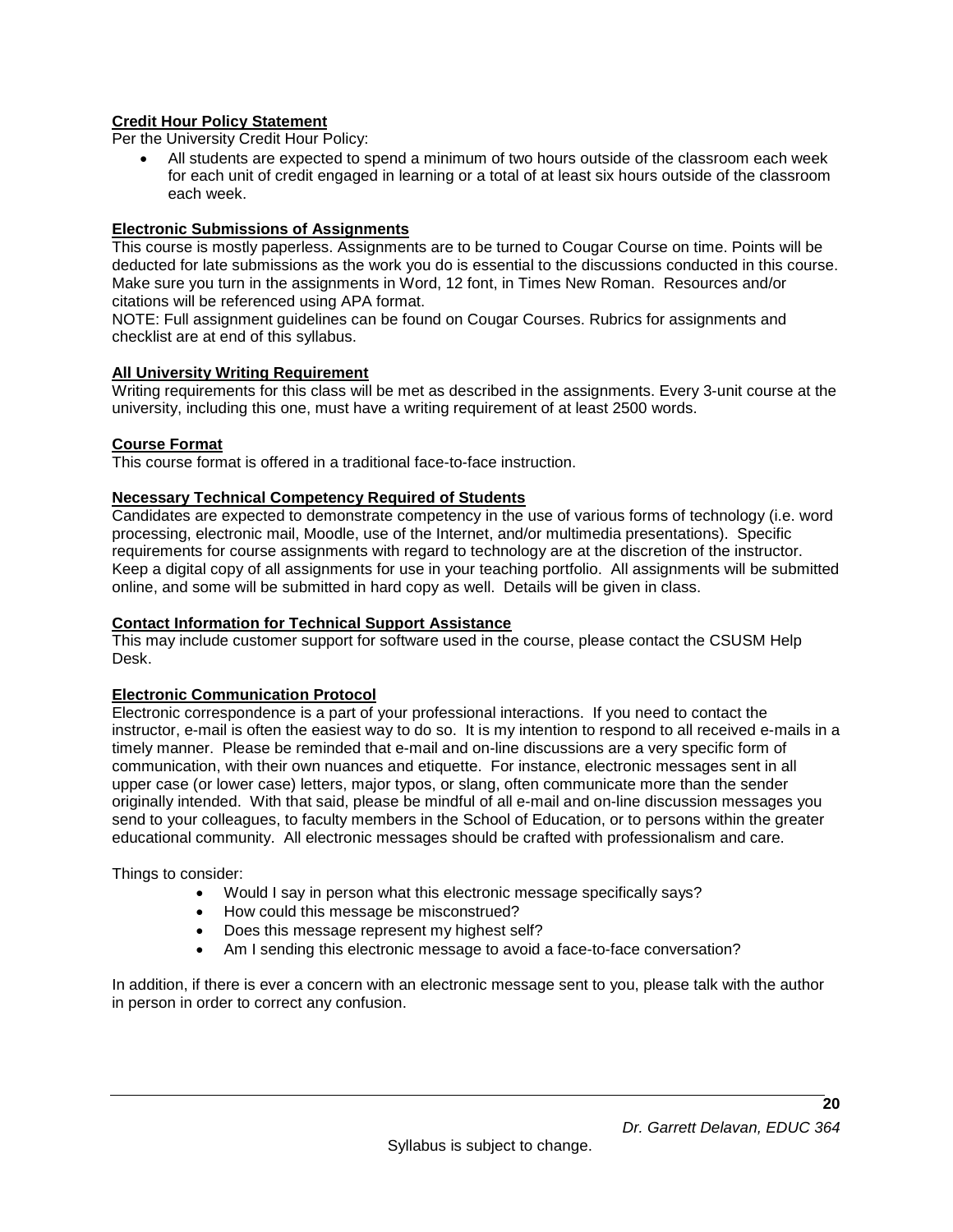## **GRADING RUBRICS**

# **Grading Rubric for Reading Responses**

|                | Does not meet<br>expectations                                                                                                                                                                                                                                | <b>Approaches expectations</b>                                                                                                                                                                                                                | <b>Meets expectations</b>                                                                                                                                                                                                  |
|----------------|--------------------------------------------------------------------------------------------------------------------------------------------------------------------------------------------------------------------------------------------------------------|-----------------------------------------------------------------------------------------------------------------------------------------------------------------------------------------------------------------------------------------------|----------------------------------------------------------------------------------------------------------------------------------------------------------------------------------------------------------------------------|
| <b>Content</b> | Met few aspects of the<br>assignment. Little evidence<br>that reading was completed.<br>No key points of the week's<br>reading included. No<br>personal thoughts/similar<br>experiences included. Well<br>below minimum amount not<br>written.<br>No points. | Met some aspects of<br>assignment. Some evidence<br>that reading was completed.<br>Key points of the week's<br>reading included. Personal<br>thoughts/similar experiences<br>included. Minimum amount<br>not written.<br>$\frac{1}{2}$ point. | Met all aspects of assignment.<br>Clear evidence that reading<br>was completed. Key points of<br>the week's reading included.<br>Personal thoughts/similar<br>experiences included.<br>Minimum amount written.<br>1 point. |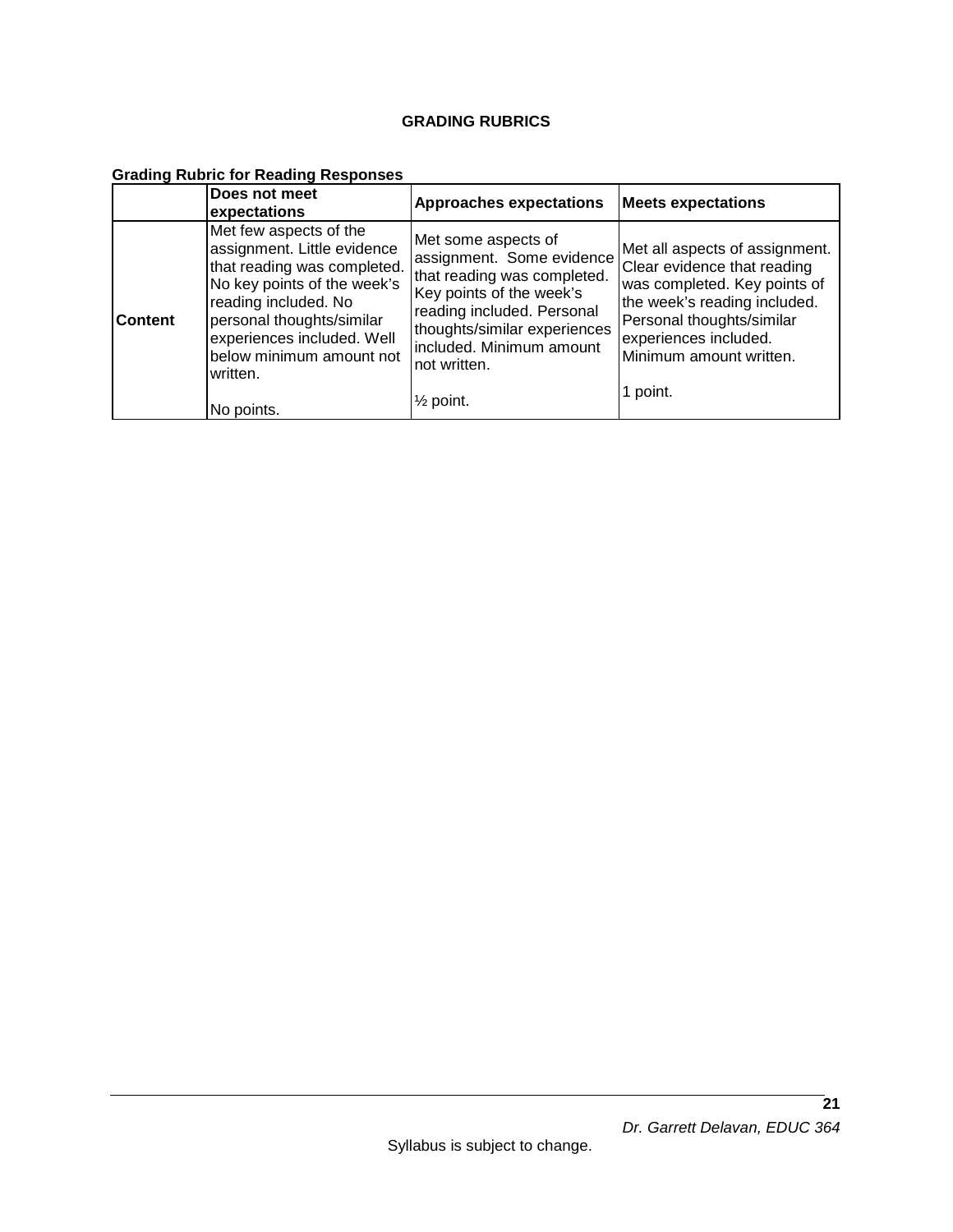|                              | Does not meet<br>expectations                                                                                                                     | <b>Approaches expectations</b>                                                                                                                                                                | <b>Meets expectations</b>                                                                                                                                                                                                                                                                                |
|------------------------------|---------------------------------------------------------------------------------------------------------------------------------------------------|-----------------------------------------------------------------------------------------------------------------------------------------------------------------------------------------------|----------------------------------------------------------------------------------------------------------------------------------------------------------------------------------------------------------------------------------------------------------------------------------------------------------|
| conclusion                   | Introduction missing or fails to<br>orient reader. Conclusion<br>Introduction & missing or fails to rank the<br>categories.<br>No points.         | Introduction may be too brief or<br>assume too much knowledge on<br>the part of the<br>reader. Conclusion may rank<br>categories but<br>without sufficient context.<br>1/ <sub>2</sub> point. | Introduction is at least 1/4 page<br>that explains the coming<br>paragraphs for a reader<br>unfamiliar with the<br>assignment. Conclusion is at<br>least 1/4 page that briefly<br>summarizes the paper and ranks<br>the eight categories by their<br>importance to the writer's<br>identity.<br>1 point. |
| 8 categories<br>of otherness | Most categories are not<br>treated in enough depth or<br>with enough on-topic<br>reflection.<br>4 or fewer points.                                | Either some categories are not<br>discussed for at least 1/2 page or<br>the reflection veers off from the<br>category being discussed.<br>6 points.                                           | At least 1/2 page is written on<br>each category listed in the<br>instructions and the personal<br>reflection on identity is pertinent<br>to the category. All directions to<br>orient reflection were followed.<br>8 points.                                                                            |
| <b>Mechanics</b>             | Many instances of non-<br>standard spelling or<br>punctuation. Writing often<br>unclear and word choice<br>often lacks specificity.<br>No points. | Several instances of non-<br>standard spelling or<br>punctuation. Writing is<br>sometimes unclear or word<br>choice sometimes lacks<br>specificity.<br>$\frac{1}{2}$ point.                   | Few instances of non-standard<br>spelling or punctuation. Writing is<br>clear and specific in choice of<br>words.<br>1 point.                                                                                                                                                                            |

## **Grading Rubric for Working Draft of Personal History of Otherness**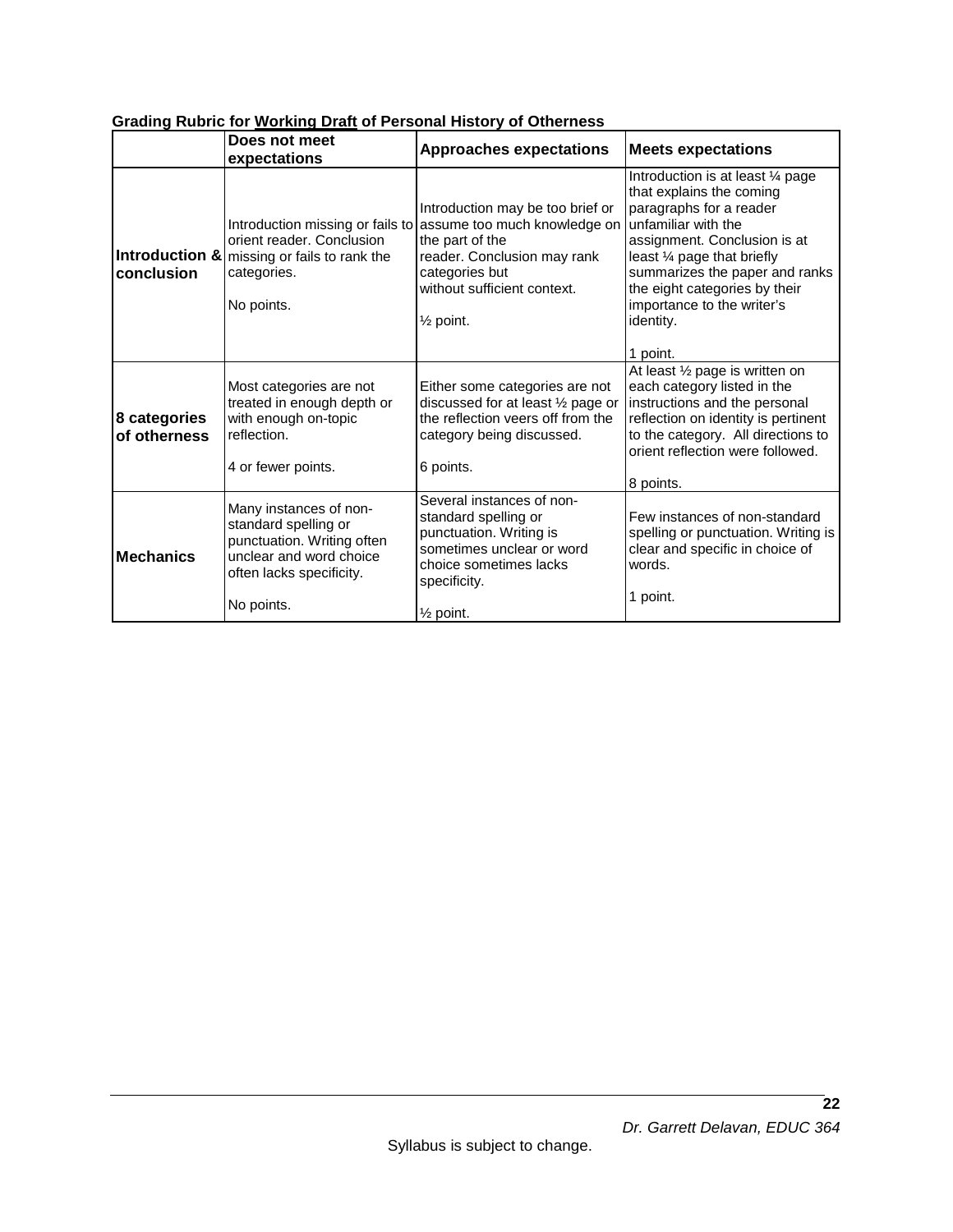|                              | Does not meet<br>expectations                                                                                                                     | <b>Approaches</b><br>expectations                                                                                                                                               | <b>Meets expectations</b>                                                                                                                                                                                                                                                                                                                 |
|------------------------------|---------------------------------------------------------------------------------------------------------------------------------------------------|---------------------------------------------------------------------------------------------------------------------------------------------------------------------------------|-------------------------------------------------------------------------------------------------------------------------------------------------------------------------------------------------------------------------------------------------------------------------------------------------------------------------------------------|
| conclusion                   | Introduction missing or fails to<br>orient reader. Conclusion<br>Introduction & missing or fails to rank the<br>categories.<br>No points.         | Introduction may be too brief<br>or assume too much<br>knowledge on the part of the<br>reader. Conclusion may rank<br>categories but without<br>sufficient context.<br>1 point. | Introduction is at least 1/4 page that<br>explains the coming paragraphs<br>for a reader unfamiliar with the<br>assignment. Conclusion is at least<br>1/4 page that briefly summarizes<br>the paper and ranks<br>the eight categories by their<br>importance to the writer's identity.                                                    |
| 8 categories<br>of otherness | Most categories are not<br>treated in enough depth or<br>with enough on-topic<br>reflection.<br>8 or fewer points.                                | discussed for at least 1 page<br>or the reflection veers off from<br>the category being<br>discussed.<br>12 points.                                                             | 2 points.<br>At least 1 page is written on each<br>category listed in the instructions<br>Either some categories are not and the personal reflection on<br>identity is pertinent to the<br>category. Writer's identity is<br>considered in light of course<br>themes and learnings and how<br>that identity positions them in<br>society. |
| <b>Mechanics</b>             | Many instances of non-<br>standard spelling or<br>punctuation. Writing often<br>unclear and word choice often<br>lacks specificity.<br>No points. | Several instances of non-<br>standard spelling or<br>punctuation. Writing is<br>sometimes unclear or word<br>choice sometimes lacks<br>specificity.<br>1 point.                 | 16 points.<br>Few instances of non-standard<br>spelling or punctuation. Writing is<br>clear and specific in choice of<br>words.<br>2 points.                                                                                                                                                                                              |

## **Grading Rubric for Final Copy of Personal History of Otherness**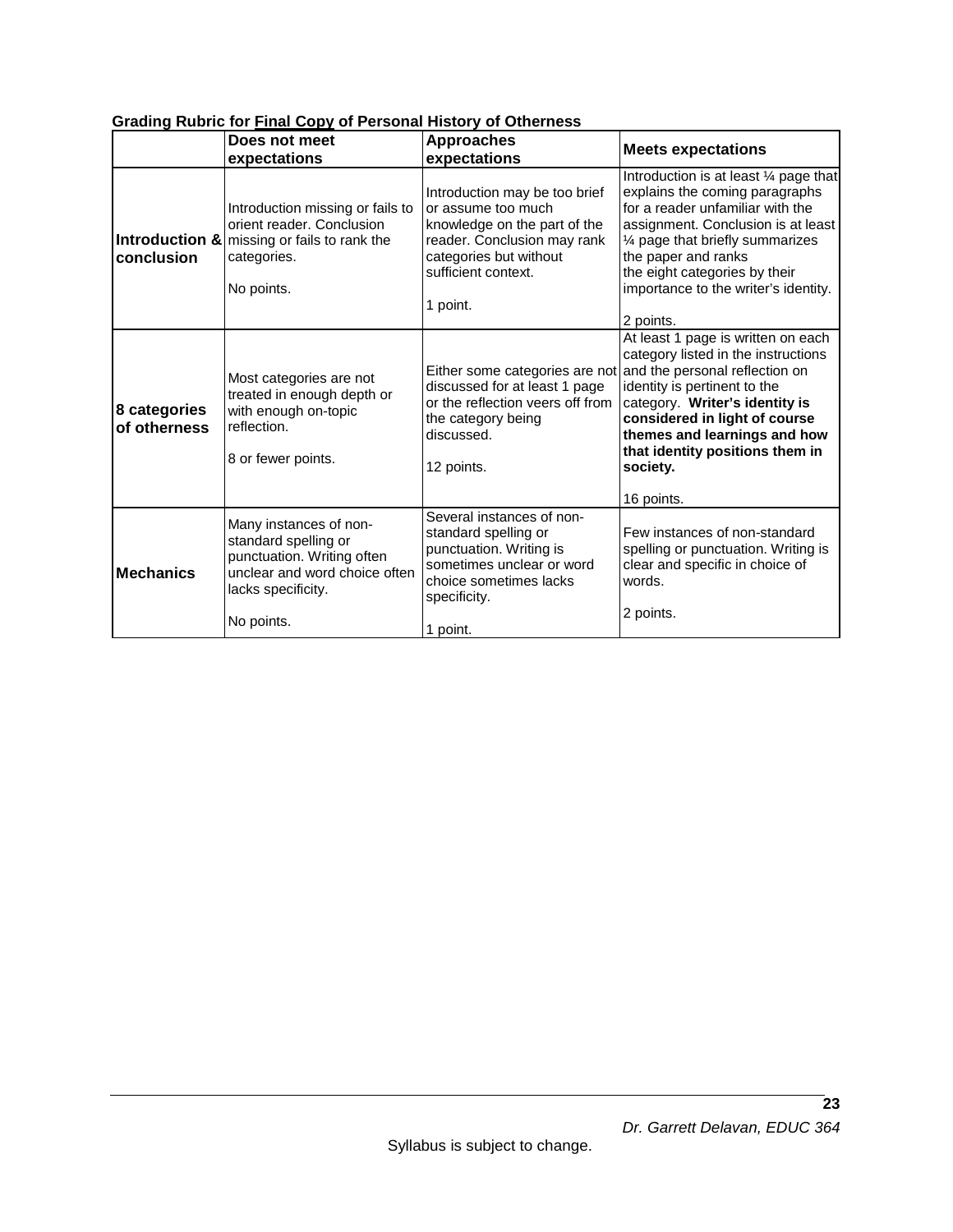| Criteria                      | Developing - 2 points                                                       | Approaching - 3.5 points                | Meets - 5 points                            |  |  |
|-------------------------------|-----------------------------------------------------------------------------|-----------------------------------------|---------------------------------------------|--|--|
|                               | Students had difficulty prompting critical Students prompted some critical  |                                         | Students prompted excellent critical        |  |  |
|                               | thinking, allowing varied perspectives, or                                  | thinking, allowed for some varied       | thinking, allowed for varied perspectives,  |  |  |
|                               | using questioning techniques. Had                                           | perspectives, and some questioning      | and questioning techniques. Sustained       |  |  |
|                               | difficulty leading and sustaining                                           | techniques. Partially sustained         | discussions in a democratic, safe, and      |  |  |
| <b>Group Reading</b>          | discussions. Limited knowledge about                                        | discussions in a democratic, safe,      | respectful environment. Students very       |  |  |
| <b>Facilitation &amp;</b>     | topic or connections to chapter and/or                                      | and respectful environment. Partial     | knowledgeable about topic and made          |  |  |
| Assignment                    | situation in our schools. Students                                          | knowledge about topic or connections    | ample connections to the chapter and the    |  |  |
| <b>Guidelines</b>             | followed few directions on how to                                           | to chapter, with some connection to     | present situation in our schools. Students  |  |  |
|                               | structure facilitation (summary,                                            | our present school situations.          | followed all directions on how to structure |  |  |
|                               | resources, lessons, bibliography). Lack                                     | Students followed some directions on    | facilitation (summary, resources, lessons,  |  |  |
|                               | of planning and preparation.                                                | how to structure facilitation (summary  | bibliography). Clearly organized & well-    |  |  |
|                               |                                                                             | resources, lessons, bibliography).      | prepared for class. Evidence                |  |  |
|                               |                                                                             | Evidence of some planning and           | of effective planning.                      |  |  |
|                               |                                                                             | preparation.                            |                                             |  |  |
|                               | Students maintained a limited level of                                      | Students maintained some level of       | Students maintained a high level of         |  |  |
|                               | interest and engagement among the                                           | interest and engagement among           | interest and engagement among all           |  |  |
|                               | other students during discussions and/or students during discussions and/or |                                         | students during discussions and/or          |  |  |
|                               | activities. Need to develop presentation                                    | activities. Presenters mostly talked or | activities. Presenters were animated,       |  |  |
| <b>Discussions</b>            | skills. Inappropriate use of time &                                         | read material to the class.             | knowledgeable, and provided meaningful      |  |  |
| & Facilitation<br>of Activity | limited resources/materials. Did not                                        | Inconsistent with use of time &         | activities. Appropriate use of time &       |  |  |
|                               | include handout and/or bibliography                                         | resources/materials with designated     | resources/materials with adherence to       |  |  |
|                               | or had brief notes as a handout.                                            | time block (too long or too short).     | designated time block. Included 1-page      |  |  |
|                               | Neglected APA style. Did not include all                                    | Included a partial handout with some    | handout with bibliography of resources      |  |  |
|                               | resources in the bibliography.                                              | of the resources listed (APA).          | (APA). Participation from everyone in       |  |  |
|                               | Participation from few of the group                                         | Participation from some of the group    | the presentation group. Equal group &       |  |  |
|                               | members. Few individuals did most of                                        | members. Inconsistent collaboration     | work collaboration.                         |  |  |
|                               | the work.                                                                   | from group members regarding            |                                             |  |  |
|                               |                                                                             | workload.                               |                                             |  |  |

# **Grading Rubric for Group Reading Facilitation of** *Deculturalization* **Book**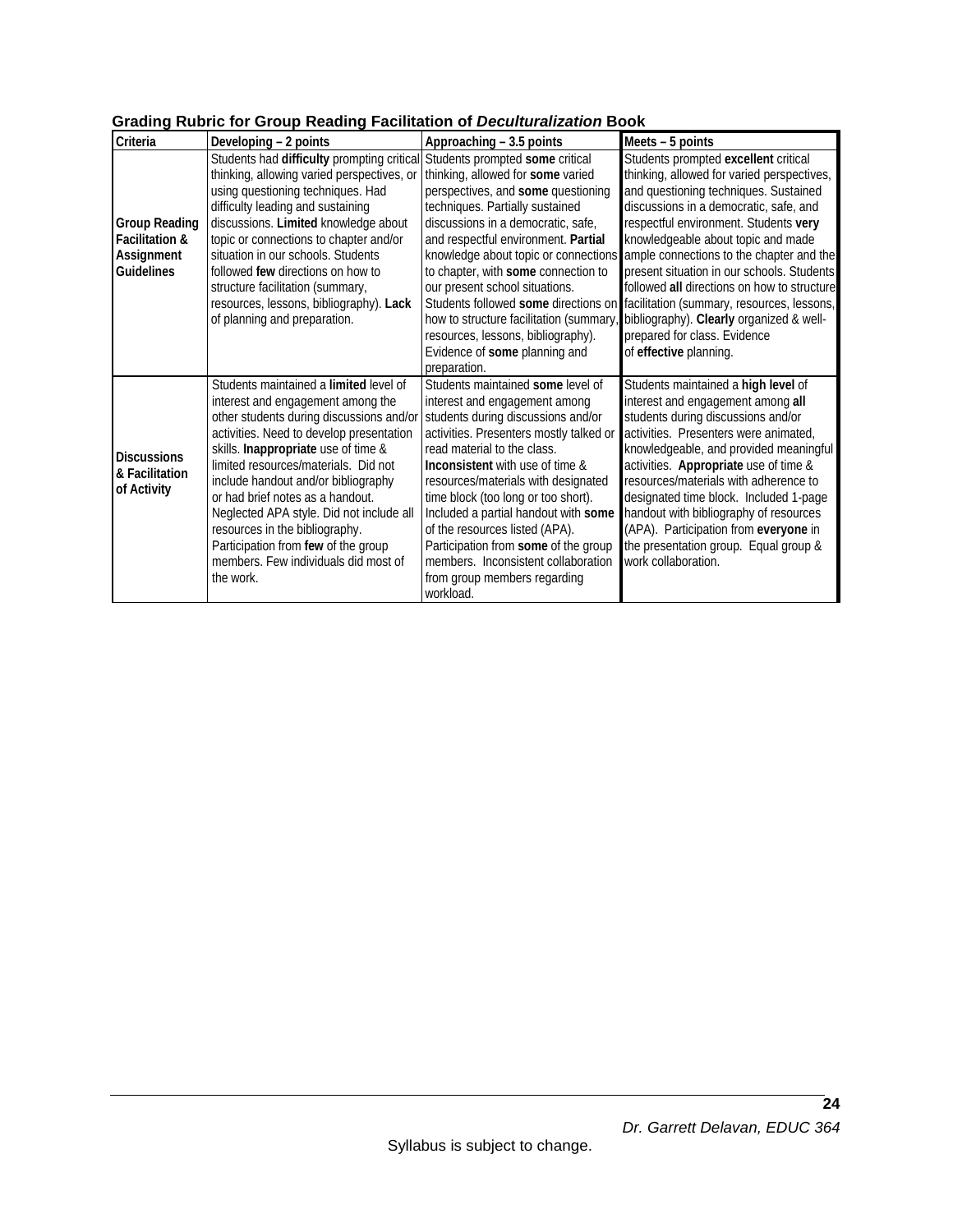|                                    | Does not meet<br>expectations                                                                                                       | <b>Approaches expectations</b>                                                                                                                    | <b>Meets expectations</b>                                                                                         |
|------------------------------------|-------------------------------------------------------------------------------------------------------------------------------------|---------------------------------------------------------------------------------------------------------------------------------------------------|-------------------------------------------------------------------------------------------------------------------|
| <b>Thoroughness</b><br>of research | Several instructions not<br>followed and data analysis<br>incomplete.<br>No points.                                                 | Either some data types and<br>questions listed in the<br>instructions were missing or<br>some of the analysis lacked<br>detail.                   | All data types and questions listed<br>in the instructions were addressed<br>with detailed analysis.<br>6 points. |
|                                    |                                                                                                                                     | 3 points.                                                                                                                                         |                                                                                                                   |
| <b>Connections</b><br>to big ideas | Few connections to big<br>ideas from the course in<br>the analysis.                                                                 | Some connections to big ideas<br>from the course in the analysis.                                                                                 | Many connections to big ideas<br>from the course in the analysis.                                                 |
| from course                        | No points.                                                                                                                          | 2 points.                                                                                                                                         | 4 points.                                                                                                         |
| <b>Presentation</b>                | Lack of planning and<br>preparation. Time not<br>managed well.                                                                      | Evidence of some planning and<br>preparation. Time managed<br>fairly well.                                                                        | Clearly organized & well-prepared<br>for class. Evidence of effective<br>planning. Time well managed.             |
|                                    | 8 or fewer points.                                                                                                                  | 3 points.                                                                                                                                         | 6 points.                                                                                                         |
| <b>Mechanics</b>                   | Many instances of non-<br>standard spelling or<br>punctuation. Writing often<br>unclear and word choice<br>often lacks specificity. | Several instances of non-<br>standard spelling or punctuation.<br>Writing is sometimes unclear, or<br>word choice sometimes lacks<br>specificity. | Few instances of non-standard<br>spelling or punctuation. Writing is<br>clear and specific in choice of<br>words. |
|                                    | No points.                                                                                                                          | 1 point.                                                                                                                                          | 2 points.                                                                                                         |
| Equitable<br>group work            | Participation from few of<br>the group members. Few<br>individuals did most of the<br>work.                                         | Participation from some of the<br>group members. Inconsistent<br>collaboration from group<br>members regarding workload.                          | Participation from everyone in the<br>presentation group. Equal group &<br>work collaboration.                    |
|                                    | No points.                                                                                                                          | 1 point.                                                                                                                                          | 2 points.                                                                                                         |

# **Grading Rubric for Analysis of Equity across High Schools**